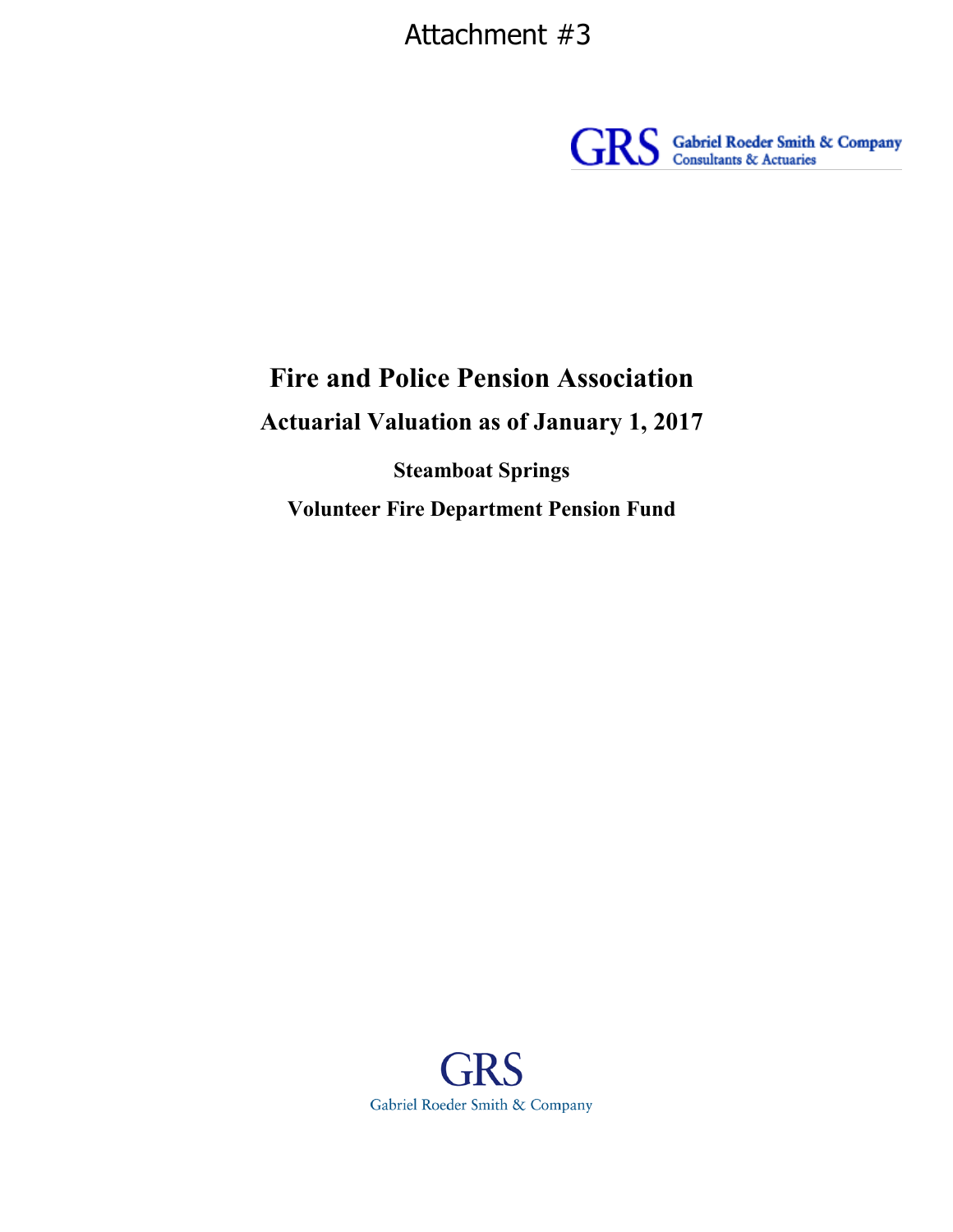

5605 N. MacArthur Blvd. Suite 870 Irving, TX 75038-2631

| $To^{\cdot}$ | Administrative Heads and Finance Officers of Steamboat Springs Volunteer<br>Fire Department; administered by FPPA |
|--------------|-------------------------------------------------------------------------------------------------------------------|
| Date:        | June 2017                                                                                                         |
| Subject:     | <b>Actuarial Valuation Results as of January 1, 2017</b>                                                          |

This report contains the actuarial valuation results as of January 1, 2017 for your department as determined by Gabriel, Roeder, Smith & Company (GRS), actuary for the Fire and Police Pension Association (FPPA). Questions about this report should be directed to FPPA, rather than to Gabriel, Roeder, Smith & Company.

### **Financing Objectives**

This valuation was prepared to determine if the current annual level dollar contribution of \$50,600 is adequate for funding the current benefits provided by the department. Contributions into the pension fund can come from two sources: contributions directly from the department and contributions from the State based on assessed property values and other formulas. The "Assumed Contribution" referred to throughout this report is the sum of the contributions from the aforementioned two sources. With the current assumed contribution amount, the UAAL will be eliminated in 6 years.

The calculated annual contribution shown in Table 3 is the sum of the normal cost, an amount available to amortize the Unfunded Actuarial Accrued Liability (UAAL), and any ongoing administrative and miscellaneous expenses that are paid out of the pension fund. The minimum contribution the department must pay is the calculated annual contribution, but not less than \$0.

#### **Benefit Provisions**

This actuarial valuation reflects the provisions that were applicable to the Steamboat Springs Volunteer Fire Department Pension Fund as of the valuation date. The details of the actuarial calculations, based on the current benefit provisions, are described in this report. Departments are allowed to model three alternative benefit packages, if desired. If alternatives were requested, a summary of the actuarial results based on those packages is shown in Table 15. A summary of the alternatives requested is shown in Table 14. If an alternative is adopted that increases the calculated annual contribution, the new calculated annual contribution will become effective beginning January 1, 2018.

This actuarial valuation is based upon coverage data given in the required checklist, which was completed by the department, returned to FPPA, and supplied to GRS. Any changes in coverage adopted but not included in the required checklist are not reflected in the current results. Once the adopted coverage data is provided, subsequent valuation results will be reflective of the change in coverage.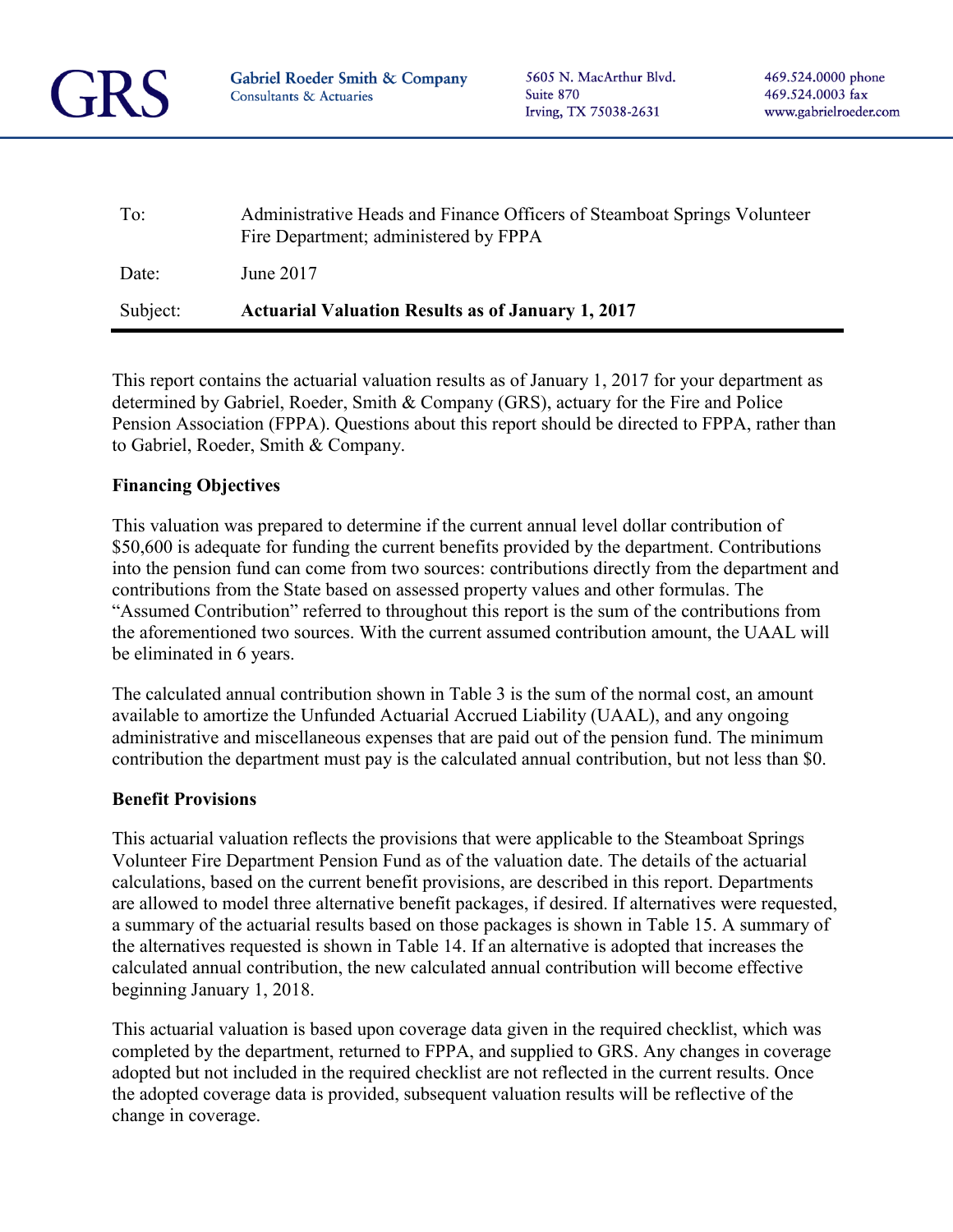### **Actuarial Assumptions and Methods**

This actuarial valuation uses the assumptions and methods that were adopted by the Board of Directors of FPPA based upon the actuary's analysis and recommendations resulting from the 2015 Experience Study and effective in the January 1, 2017 valuations. A summary of those assumptions and methods can be found in Table 13, and for a complete list of assumption changes as well as the rationale for the change, please see the experience study report dated June 1, 2015. The primary assumption changes were:

- Including an explicit charge in the calculated annual contribution for administrative expenses;
- Updating the mortality tables and associated projection scales to reflect increased longevity; and
- Reduce the inflation assumption from  $3.0\%$  to  $2.5\%$ .

Liabilities were determined under the Entry Age Normal actuarial cost method. This is the same funding method that has been used in prior years.

The results of the actuarial valuation are dependent on the actuarial assumptions used. Actual results can and almost certainly will differ, as actual experience deviates from the assumptions. Even seemingly minor changes in the assumptions can materially change the liabilities, calculated annual contribution and funding periods. The actuarial calculations are intended to provide information for rational decision making.

This report does not include a detailed assessment of the risks of future experience not meeting the actuarial assumptions. Additional assessment of risks was outside the scope of this assignment.

The calculated employer contribution consists of the sum of three pieces: the normal cost, the amortization of the Unfunded Actuarial Accrued Liability (UAAL), and any administrative and other ongoing expenses to be paid out of the pension fund (e.g. insurance contracts). The calculated annual contribution is shown in Table 3, Item 9. The normal cost (shown in detail in Table 3, Item 1) can be viewed as the regular, ongoing cost of the plan. The UAAL is the amount by which the actuarial value of assets falls short of, or exceeds, the actuarial accrued liability for this plan. Under the current statutes, the UAAL must be amortized under a level dollar method in no less than 20 years. The required payment to amortize the UAAL in 20 years is shown in Table 3, Item 7.

### **Assets**

Table 10, Item 2 shows the market and actuarial values of assets for this department. The actuarial value is an adjusted market value. It reflects only a portion of the excess (or shortfall) between recent investment returns and the corresponding expected returns based on the annual investment return assumption. The actuarial value recognizes 20% of the difference between the projected actuarial value and the market value at the valuation date. This smoothed average approach dampens the year-to-year fluctuations in the calculated annual contribution.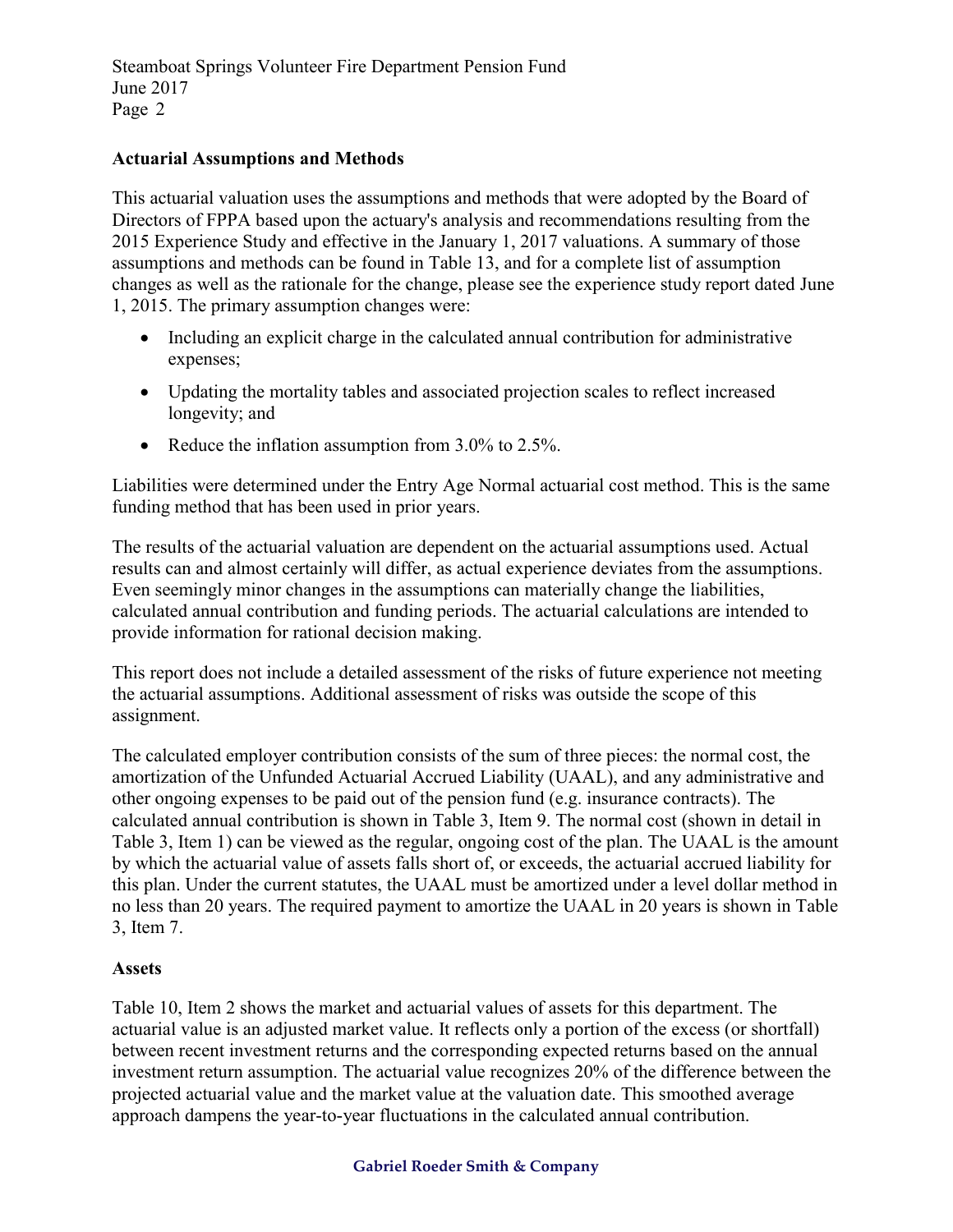## **Member Data**

Member data as of January 1, 2017 was supplied by FPPA, as verified by the department. GRS did not subject the data to any auditing procedures but reviewed it and tested it for reasonableness and consistency. The member count is shown in Table 10, Item 1. This count includes members who have worked for this employer at one time, but who are now active at another employer. Your share of the benefits for such former employees is reflected in the liabilities and in the contribution calculation. The number of retirees shown includes those who retired from this employer, as well as those who retired from another employer but has service attributed to this employer. The liabilities take into account your share of the benefits for these former, active members.

## **Experience**

Many employers experienced an increase in their calculated annual contribution between the 2015 actuarial valuation and this valuation. This was mainly due to actuarial losses from investment experience on smoothed assets, the new mortality assumption, and the change to include an explicit administrative expense assumption. Table 5 details the changes in the UAAL and the calculated annual contribution since the prior valuation.

Actuarial experience is measured by comparing the expected valuation results with the actual valuation results at the valuation date. The expected valuation results are calculated as if all of the actuarial assumptions had been met.

- A Gain/(Loss) attributable to Investment Experience is realized when the pension fund assets earn over/(under) the actuarial assumed earnings rate.
- A Gain/(Loss) attributable to Membership Changes is realized when the pension fund liabilities are less/(greater) than the actuarial assumptions predicted (e.g. higher terminations, members remaining after eligible for normal retirement benefits, members not living as long as expected). See Table 13 for a description of the actuarial assumptions.
- A Gain/(Loss) attributable to Benefit Improvements is realized when benefit level improvements have been adopted since the prior valuation.

## **GASB Accounting**

The Governmental Accounting Standards Board (GASB) Statement No. 67, *Financial Reporting for Pension Plans* (Issued 6/2012), replaced the requirements under GASB Statement No. 25, *Financial Reporting for Defined Benefit Pension Plans and Note Disclosures for Defined Contribution Plans* (Issued 11/1994), effective for financial statements for fiscal years beginning after June 15, 2013. GASB Statement No. 68, *Accounting and Financial Reporting for Pensions* (Issued 6/2012), replaced GASB Statement No. 27, *Accounting for Pensions by State and Local Governmental Employers* (Issued 11/1994), effective for fiscal years beginning after June 15, 2014. GASB Statement No. 67 was implemented in FPPA's Comprehensive Annual Financial Report beginning in fiscal year 2014. Employer reporting information for GASB Statement No. 68 is provided in a separate report.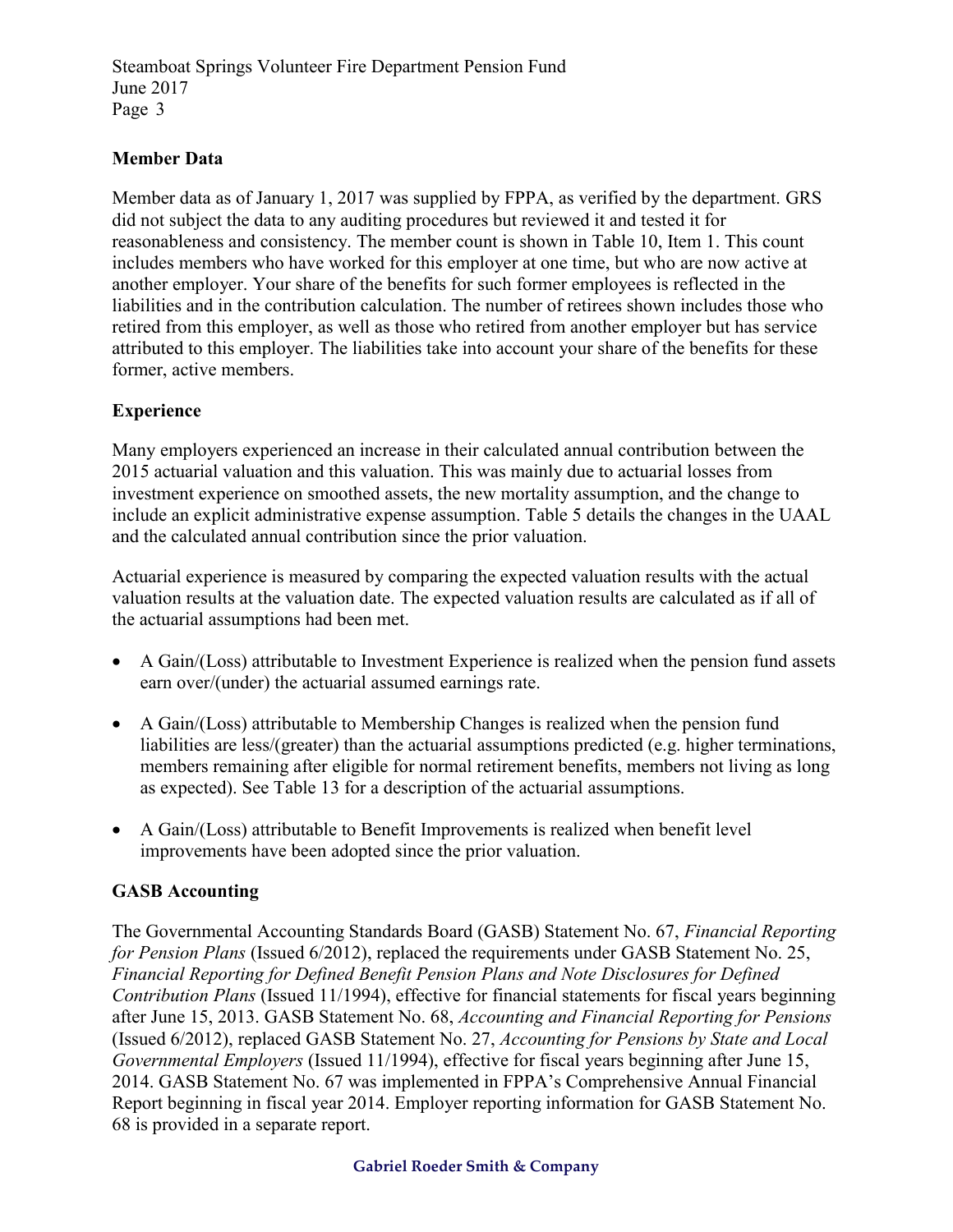## **Tables**

This report includes one executive summary and up to sixteen tables.

- The executive summary includes a condensed summary of the demographic, financial, and actuarial data.
- Table 1 is a comparison of the actuarial results of the report based on the current benefit provisions and the state match calculation if requested.
- Table 2 is a summary of the current benefit provisions and the state match calculation if requested.
- Table 3 provides the details of the development of the required contribution.
- Table 4 shows the actuarial present value of future benefits, broken down by membership category and type of benefit.
- Table 5 shows the sources of change in the calculated annual contribution since the prior valuation.
- Table 6 provides information that used to be required under the Governmental Accounting Standards Board Statement No. 25 (GASB 25) and No. 27 (GASB 27). These statements have been replaced by GASB 67 and GASB 68 and results under those standards will be provided in a separate report.
- Tables 7 thru 9 show the development of the financial information.
- Tables 10 and 11 show historical actuarial and demographic data for the department.
- Table 12 shows the current distribution of the membership by age and service.
- Table 13 shows the actuarial assumptions and methods used to calculate the liabilities.
- Table 14 is a summary of the alternative benefit provisions requested, if any.
- Table 15 is a comparison of the actuarial results of the report based on the alternative benefit provisions requested, if any.
- Appendix provides definitions of several terms used throughout the report.

## **Certification**

We certify that the information included herein and contained in the 2017 Actuarial Valuation Report is accurate and fairly presents the actuarial position of the Steamboat Springs Volunteer Fire Department Pension Fund as of January 1, 2017.

All calculations have been made in conformity with generally accepted actuarial principles and practices, and with the Actuarial Standards of Practice issued by the Actuarial Standards Board. In our opinion, the results presented comply with the requirements of the State of Colorado statutes and, where applicable, the Internal Revenue Code, ERISA, and the Statements of the Governmental Accounting Standards Board. The undersigned are independent actuaries. Mr. Newton is a member of the American Academy of Actuaries, and also an Enrolled Actuary. Both are experienced in performing valuations for public retirement systems.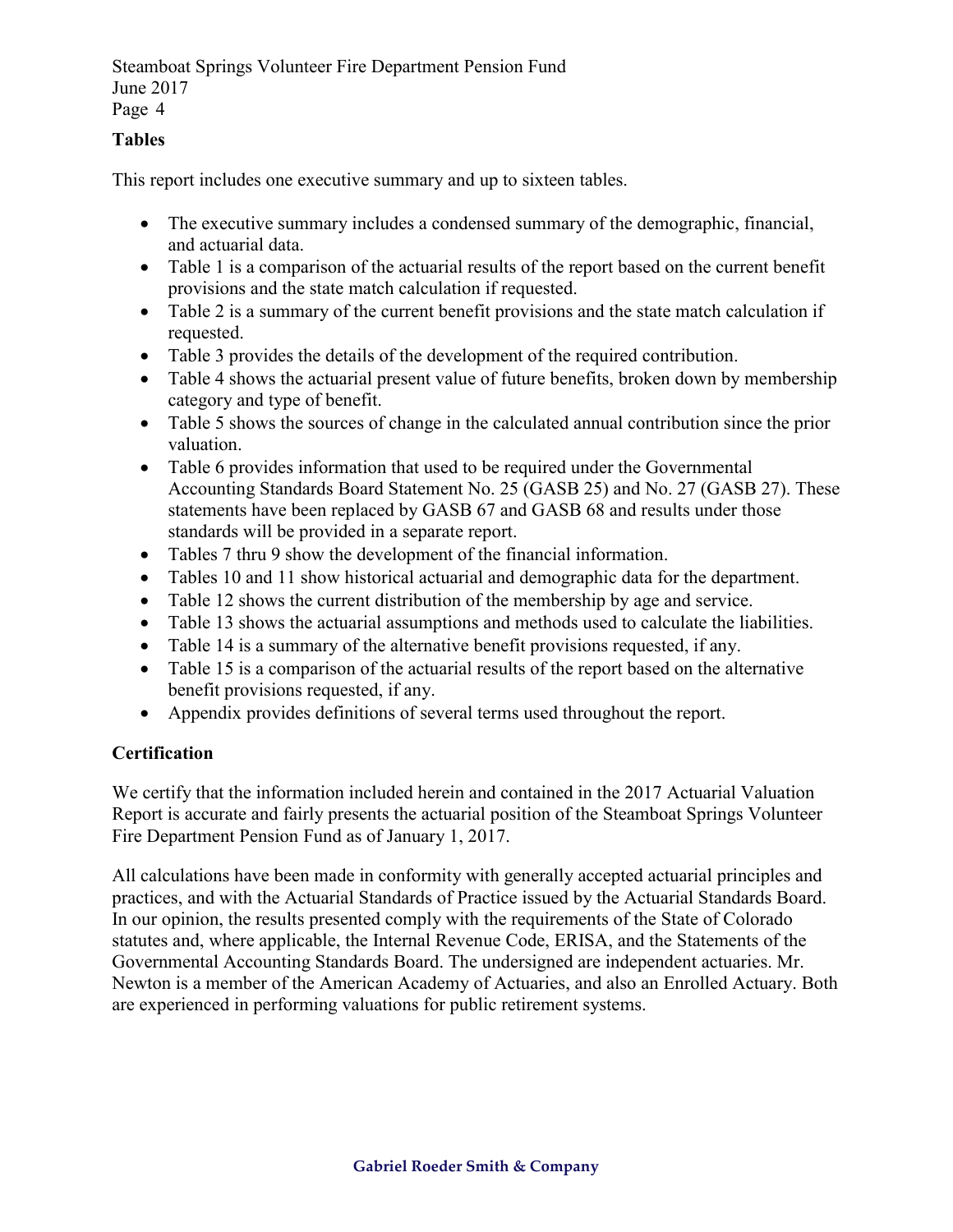Respectfully submitted, Gabriel Roeder Smith & Company

for Heath

Joseph P. Newton, FSA, EA, MAAA

Senior Consultant<br>Angel R. Heur

Joseph R. Herm Senior Analyst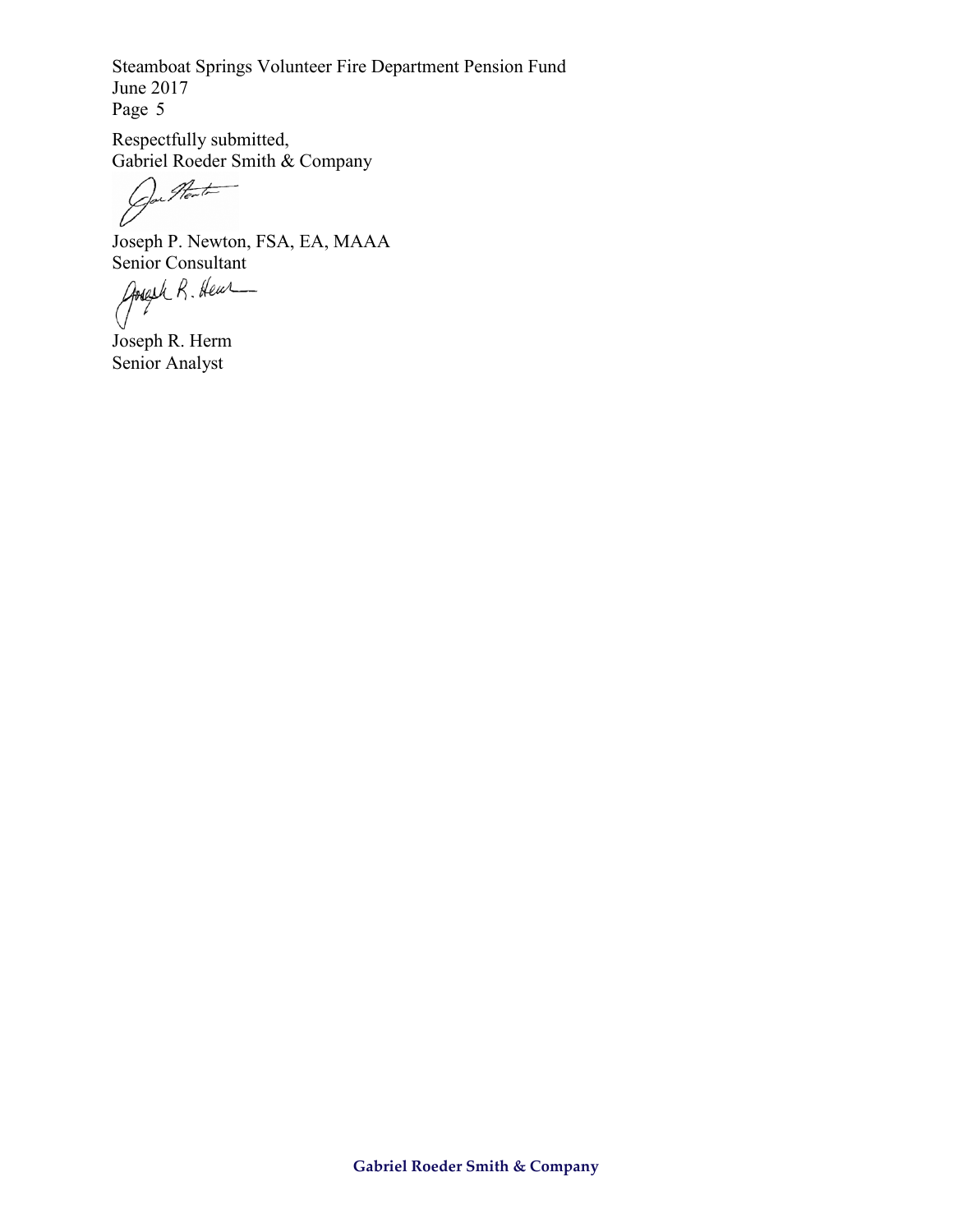### **Steamboat Springs Volunteer Fire Department Pension Fund Actuarial Valuation as of January 1, 2017**

|                                                                                                                                                                                                                                                                                                                                                                                                                                       | Valuation as of                                                                               | Valuation as of                                                                               |
|---------------------------------------------------------------------------------------------------------------------------------------------------------------------------------------------------------------------------------------------------------------------------------------------------------------------------------------------------------------------------------------------------------------------------------------|-----------------------------------------------------------------------------------------------|-----------------------------------------------------------------------------------------------|
| Item                                                                                                                                                                                                                                                                                                                                                                                                                                  | January 1, 2017                                                                               | January 1, 2015                                                                               |
| Membership<br>Number of:<br>- Active members<br>- Retired Members<br>Disabled members<br>Beneficiaries<br>Terminated vested members<br>- Terminated members active in another fund<br>- Total                                                                                                                                                                                                                                         | 1<br>22<br>$\mathbf{0}$<br>$\overline{2}$<br>$\overline{3}$<br>0<br>28                        | 1<br>21<br>$\theta$<br>2<br>4<br>0<br>28                                                      |
| Assets<br>Market value<br>$\bullet$<br>Actuarial value<br>Employer contribution for prior year<br>Employer contribution for prior year minus 1<br>Ratio of actuarial value to market value                                                                                                                                                                                                                                            | \$<br>1,267,084<br>1,324,825<br>29,000<br>29,000<br>105%                                      | \$<br>1,355,557<br>1,334,782<br>29,000<br>200,000<br>98%                                      |
| <b>Actuarial Information</b><br>Employer normal cost<br>Normal cost per active member<br>Unfunded actuarial accrued liability / (Surplus)<br>$\bullet$<br>Calculated annual contribution<br>$\bullet$<br>Assumed contribution from department<br>Assumed contribution from state<br>Funding period based on assumed contributions<br>Funded ratio<br>Funded ratio based on market value<br>Is current level of contributions adequate | \$<br>1,708<br>1,708<br>224,594<br>23,084<br>29,000<br>21,600<br>6 years<br>86%<br>82%<br>Yes | \$<br>1,744<br>1,744<br>184,156<br>16,017<br>29,000<br>21,600<br>5 years<br>88%<br>89%<br>Yes |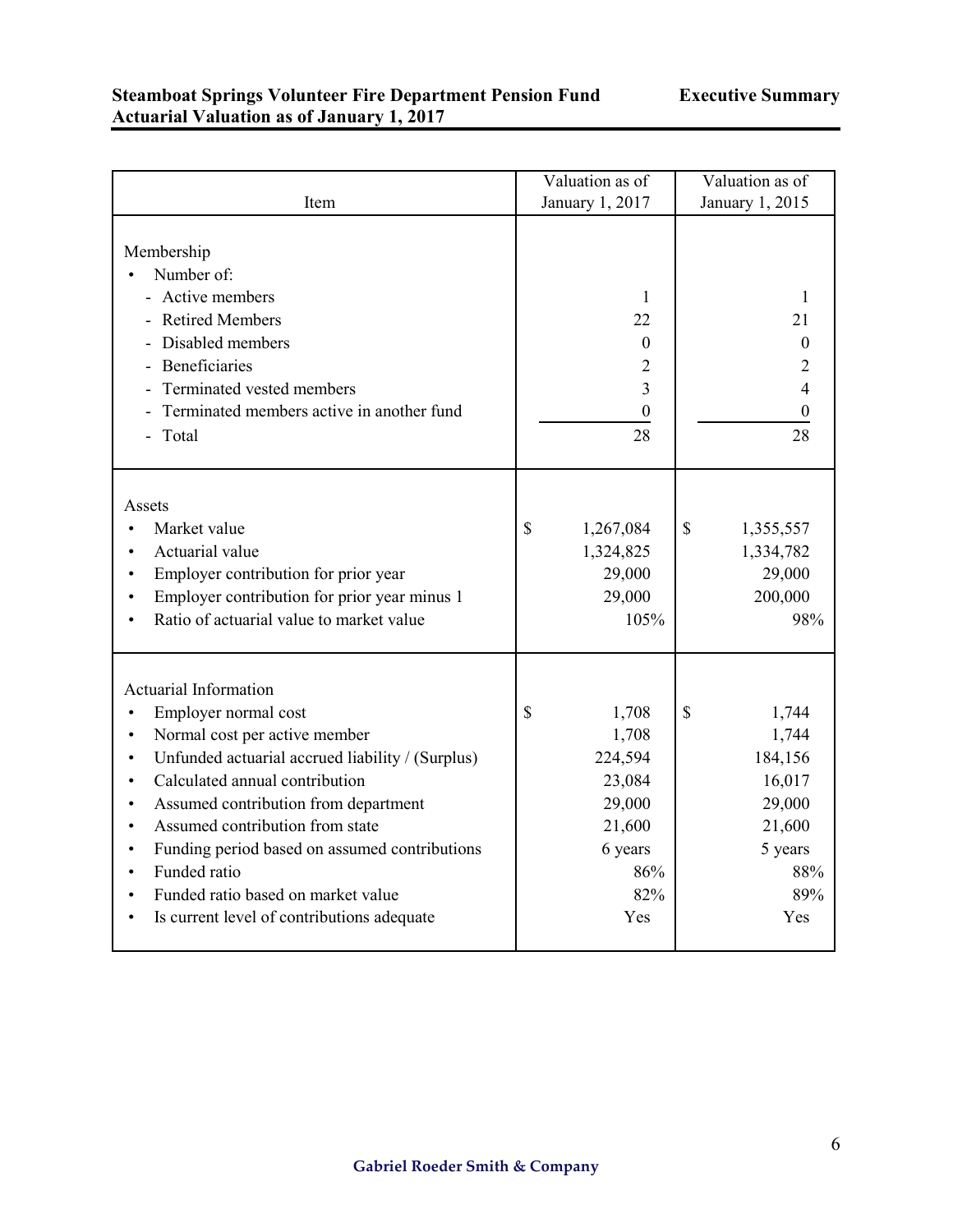|    |                                              | Current Plan<br>(1) |           |    | <b>State Match Calc</b><br>(2) |
|----|----------------------------------------------|---------------------|-----------|----|--------------------------------|
| 1  | Normal Retirement Benefit                    | $\mathbb{S}$        | 650.00    | \$ | 300.00                         |
| 2. | Normal Cost                                  |                     | 1,708     |    | 786                            |
| 3  | <b>Present Value of Future Benefits</b>      |                     | 1,556,837 |    | 714,964                        |
| 4. | <b>Actuarial Accrued Liability</b>           |                     | 1,549,419 |    | 711,547                        |
| 5. | Unfunded Accrued Liability / (Surplus)       |                     | 224,594   |    | (613, 278)                     |
| 6. | <b>Total Annual Calculated Contribution</b>  |                     | 23,084    |    | (65,217)                       |
| 7. | <b>Assumed Contribution</b>                  |                     | 50,600    |    | 50,600                         |
| 8. | Funding Period Based on Assumed Contribution |                     | 6 years   |    | $0$ years                      |
| 9. | <b>Funded Ratio</b>                          |                     | 86%       |    | 186%                           |

# **Comparison of Actuarial Results Based on Alternate Benefit Levels**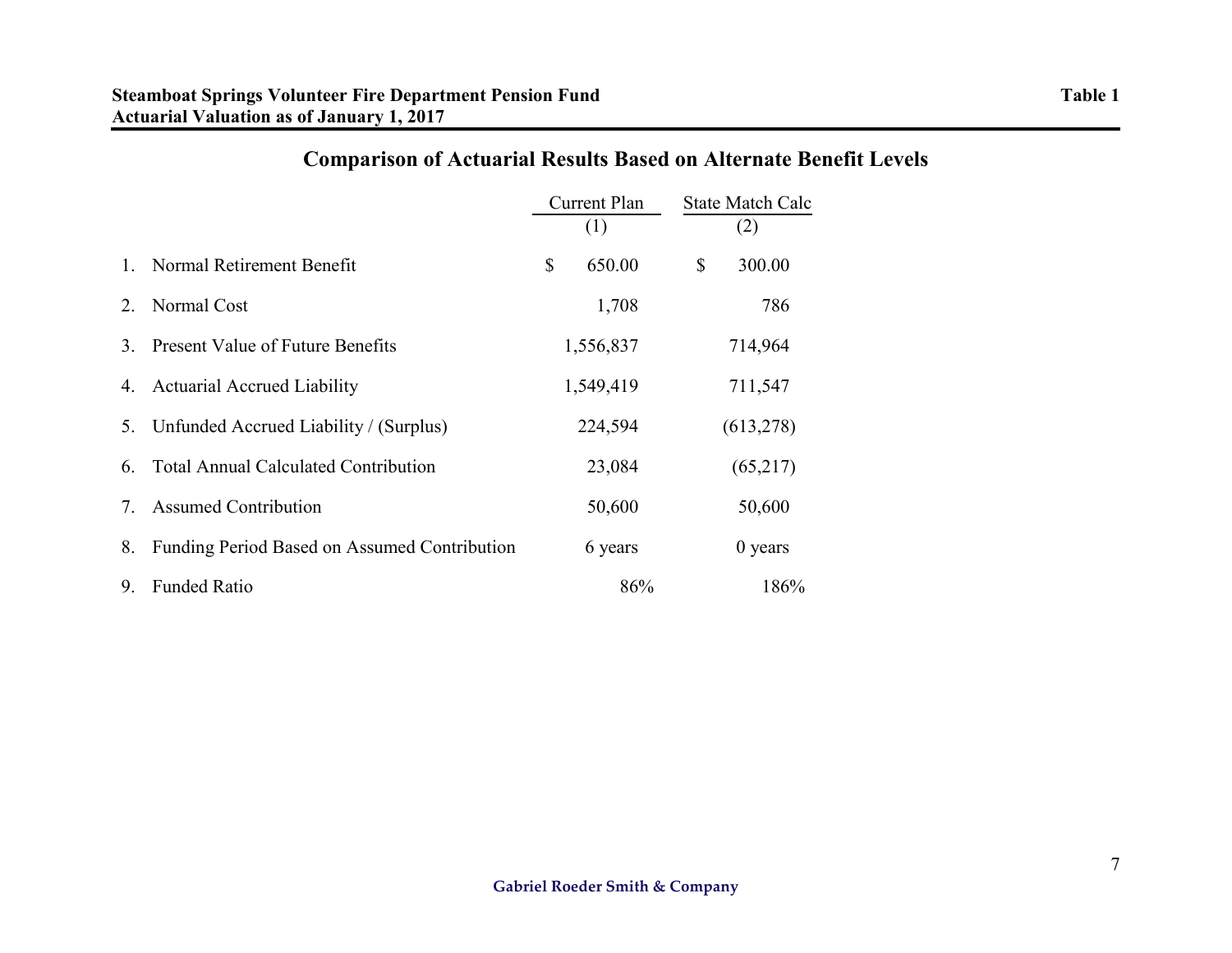|    |          |                                                                                                                                                                                                      | Current<br>Plan | <b>State</b><br>Match Calc | Maximum Per<br><b>State Statute</b>                                                      |
|----|----------|------------------------------------------------------------------------------------------------------------------------------------------------------------------------------------------------------|-----------------|----------------------------|------------------------------------------------------------------------------------------|
| 1. |          | Normal Retirement Benefit (monthly):                                                                                                                                                                 |                 |                            |                                                                                          |
|    | a.       | Regular                                                                                                                                                                                              | \$650.00        | \$300.00                   | None                                                                                     |
|    | b.       | Extended Service Amount Per Year of Service                                                                                                                                                          | \$0.00          | \$0.00                     | 5% of Regular, for 10 Additional<br>years                                                |
| 2. |          | Vested Retirement Benefit (monthly):                                                                                                                                                                 |                 |                            |                                                                                          |
|    | a.       | With 10 to 20 Years of Service Amount Per<br>Year of Service per Minimum Vesting Years                                                                                                               | \$32.50         | \$15.00                    | Pro rata Share of Regular                                                                |
|    | b.       | Minimum Vesting Years                                                                                                                                                                                | 10              | 10                         | Between 10-20 Years                                                                      |
| 3. |          | Disability Retirement Benefit (monthly):                                                                                                                                                             |                 |                            |                                                                                          |
|    | a.<br>b. | Short Term Disability for line of duty injury<br>Amount payable for not more than 1 year<br>Long Term Disability for line of duty injury                                                             | \$325.00        | \$150.00                   | $\frac{1}{2}$ of Regular or \$225,<br>whichever is greater<br>Regular or \$450 whichever |
|    |          | Lifetime Benefit                                                                                                                                                                                     | \$650.00        | \$300.00                   | is greater                                                                               |
| 4. |          | Survivor Benefits (monthly):                                                                                                                                                                         |                 |                            |                                                                                          |
|    | a.       | Following Death before Retirement Eligible; Due to<br>death in the line of duty as a volunteer firefighter                                                                                           | \$325.00        | \$150.00                   | $\frac{1}{2}$ of Regular or \$225,<br>whichever is greater                               |
|    | b.       | Following Death after Normal Retirement                                                                                                                                                              | \$325.00        | \$150.00                   | 50% of Regular                                                                           |
|    | c.       | Following Death after Normal Retirement with<br>Extended Service Amount Per Year of Service                                                                                                          | \$0.00          | \$0.00                     | 50% of Extended                                                                          |
|    | d.       | Following Death after Vested Retirement with<br>10 to 20 Years of Service Amount Per<br>Year of Service per Minimum Vesting Years                                                                    | \$16.25         | \$7.50                     | 50% of Vested                                                                            |
|    | e.       | Following Death after Disability Retirement                                                                                                                                                          | \$325.00        | \$150.00                   | 50% of Long Term                                                                         |
|    | f.       | Optional Survivor Benefits in lieu of 4a-e Following<br>Death before or after Retirement Eligible due to<br>death on or off duty as a volunteer firefighter<br>(Purchase of Life Insurance Required) | \$0.00          | \$0.00                     | 100% of Regular                                                                          |
| 5. |          | Funeral Benefits (Required Benefit):                                                                                                                                                                 |                 |                            |                                                                                          |
|    | a.       | Funeral Benefit Lump Sum, one time only                                                                                                                                                              | \$1,300.00      | \$100.00                   | 2 times Regular                                                                          |

# **Actuarial Valuation Information Checklist**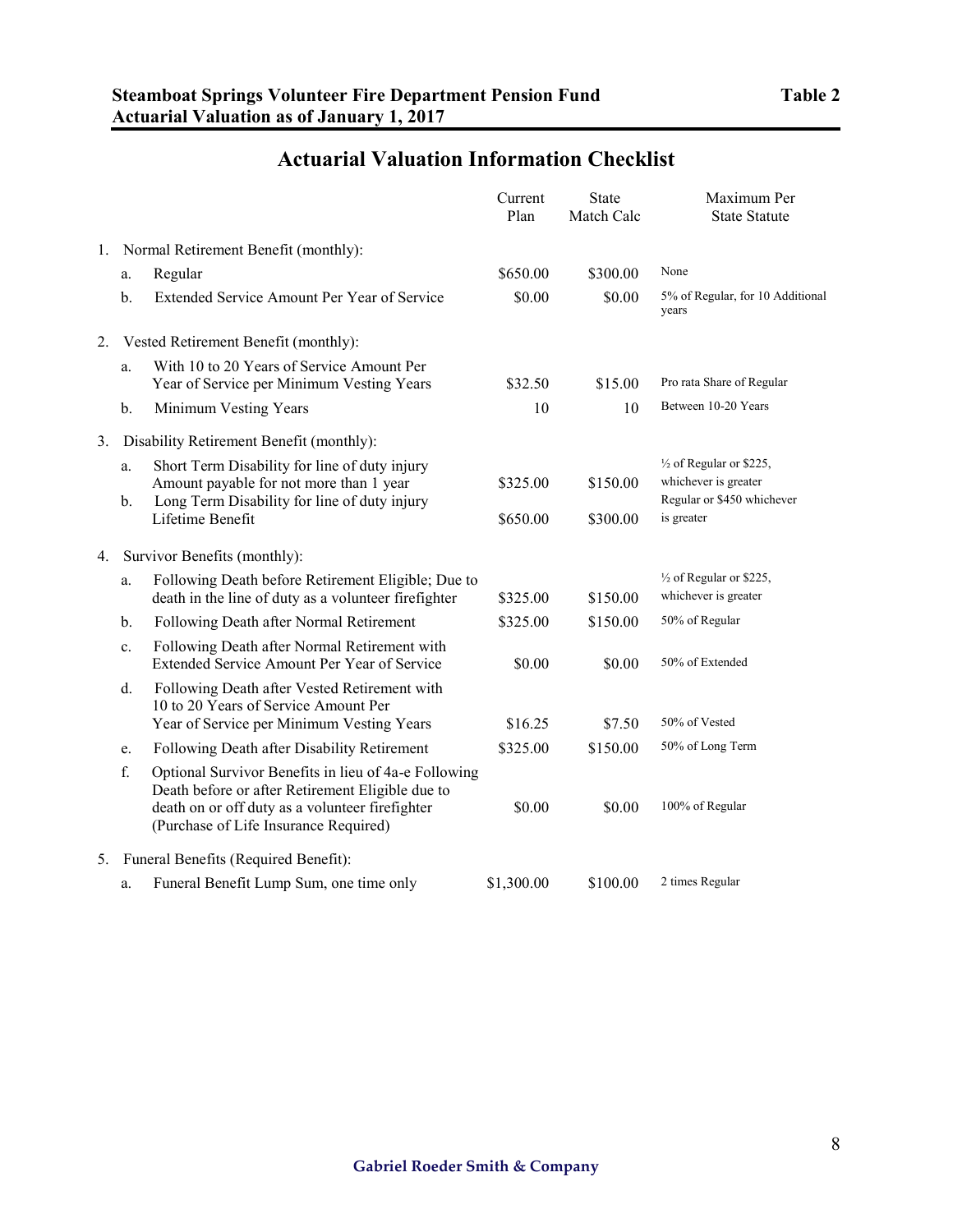|                |                                                                                                                                                                                                                     |                               | Valuation as of<br>01/01/2017               | Valuation as of<br>01/01/2015   |                                             |  |
|----------------|---------------------------------------------------------------------------------------------------------------------------------------------------------------------------------------------------------------------|-------------------------------|---------------------------------------------|---------------------------------|---------------------------------------------|--|
|                |                                                                                                                                                                                                                     |                               | (1)                                         |                                 | (2)                                         |  |
| 1.             | Total normal cost                                                                                                                                                                                                   | \$                            | 1,708                                       | \$                              | 1,744                                       |  |
| 2.             | Actuarial accrued liability for active members<br>Present value of future benefits for active<br>a.<br>members<br>Less: present value of future normal costs<br>b.<br>Actuarial accrued liability<br>$\mathbf{c}$ . | \$<br>\$                      | 40,302<br>(7, 418)<br>32,884                | \$<br>\$                        | 23,572<br>(8,165)<br>15,407                 |  |
| 3 <sub>1</sub> | Total actuarial accrued liability for:<br>Retirees and beneficiaries members<br>a.<br>Inactive members<br>b <sub>1</sub><br>Active members (Item 2c)<br>$\mathbf{c}$ .<br>d.<br>Total                               | \$<br>\$                      | 1,361,212<br>155,323<br>32,884<br>1,549,419 | \$<br>$\boldsymbol{\mathsf{S}}$ | 1,317,801<br>185,730<br>15,407<br>1,518,938 |  |
| 4.             | Actuarial value of assets                                                                                                                                                                                           | \$                            | 1,324,825                                   | \$                              | 1,334,782                                   |  |
| 5.             | Unfunded actuarial accrued liability / (Surplus)<br>$(Item 3 - Item 4)$                                                                                                                                             | \$                            | 224,594                                     | \$                              | 184,156                                     |  |
| 6.             | Funded Ratio*                                                                                                                                                                                                       |                               | 86%                                         |                                 | 88%                                         |  |
| 7.             | Required Payment to amortize the UAAL over the<br>next 20 years                                                                                                                                                     | \$                            | 18,746                                      | $\mathbb{S}$                    | 14,273                                      |  |
| 8.             | Administrative and other ongoing expenses**                                                                                                                                                                         | \$                            | 2,630                                       | \$                              | $\boldsymbol{0}$                            |  |
| 9.             | Calculated annual contribution<br>(Item $1 +$ Item $7 +$ Item 8)                                                                                                                                                    | \$                            | 23,084                                      | \$                              | 16,017                                      |  |
| 10.            | Assumed contribution<br>Budgeted department contribution<br>$a$ .<br><b>Expected state funding</b><br>$\mathbf b$ .<br>Total assumed contribution<br>$\mathbf{c}$ .                                                 | \$<br>$\overline{\mathbb{S}}$ | 29,000<br>21,600<br>50,600                  | \$<br>$\mathbf S$               | 29,000<br>21,600<br>50,600                  |  |
| 11.            | Funding period based on assumed contribution                                                                                                                                                                        |                               | 6 years                                     |                                 | 5 years                                     |  |

\*The funded status measure may be appropriate for assessing the need for future contributions. The funded status is not appropriate for assessing the sufficiency of plan assets to cover the estimated cost of settling the plan's benefit obligations.

\*\* As of January 1, 2016, this is a method change to explicitly include administrative expenses in the calculated annual contribution.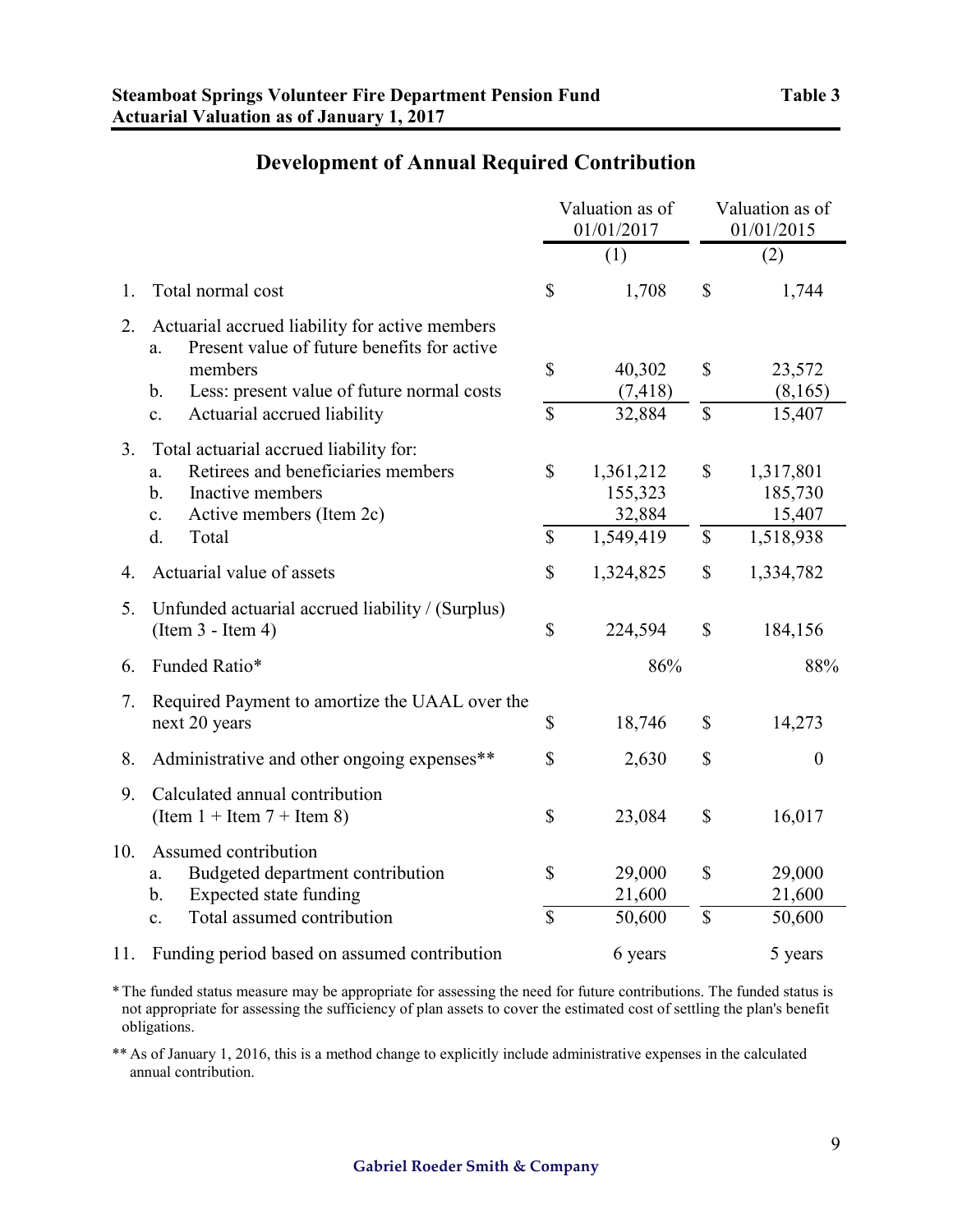## **Actuarial Present Value of Future Benefits**

|    |                                                  |              | Valuation as of<br>01/01/2017 |              | Valuation as of<br>01/01/2015 |  |
|----|--------------------------------------------------|--------------|-------------------------------|--------------|-------------------------------|--|
|    |                                                  |              | (1)                           |              | (2)                           |  |
| 1. | Active members                                   |              |                               |              |                               |  |
|    | Retirement benefits<br>a.                        | $\mathbb{S}$ | 4,037                         | $\mathbb{S}$ | 1,957                         |  |
|    | $\mathbf b$ .<br>Vested retirement benefits      |              | 35,149                        |              | 20,175                        |  |
|    | Death benefits<br>C <sub>1</sub>                 |              | 262                           |              | 156                           |  |
|    | d.<br>Disability benefits                        |              | 854                           |              | 1,284                         |  |
|    | Total<br>e.                                      | $\mathbb{S}$ | 40,302                        | $\mathbb{S}$ | 23,572                        |  |
| 2. | Retired members                                  |              |                               |              |                               |  |
|    | Service retirements<br>a.                        | $\mathbb{S}$ | 1,318,278                     | $\mathbb{S}$ | 1,274,525                     |  |
|    | b.<br>Disability retirements                     |              | $\theta$                      |              | $\theta$                      |  |
|    | <b>Beneficiaries</b><br>C <sub>1</sub>           |              | 42,934                        |              | 43,276                        |  |
|    | d.<br>Total                                      | \$           | 1,361,212                     | $\mathbb{S}$ | 1,317,801                     |  |
| 3. | Terminated vested members*                       | \$           | 155,323                       | \$           | 185,730                       |  |
| 4. | Total actuarial present value of future benefits | $\mathbb{S}$ | 1,556,837                     | \$           | 1,527,103                     |  |

\* Includes members active in another fund that have 'portable benefits' per the Colorado statutory requirements, if applicable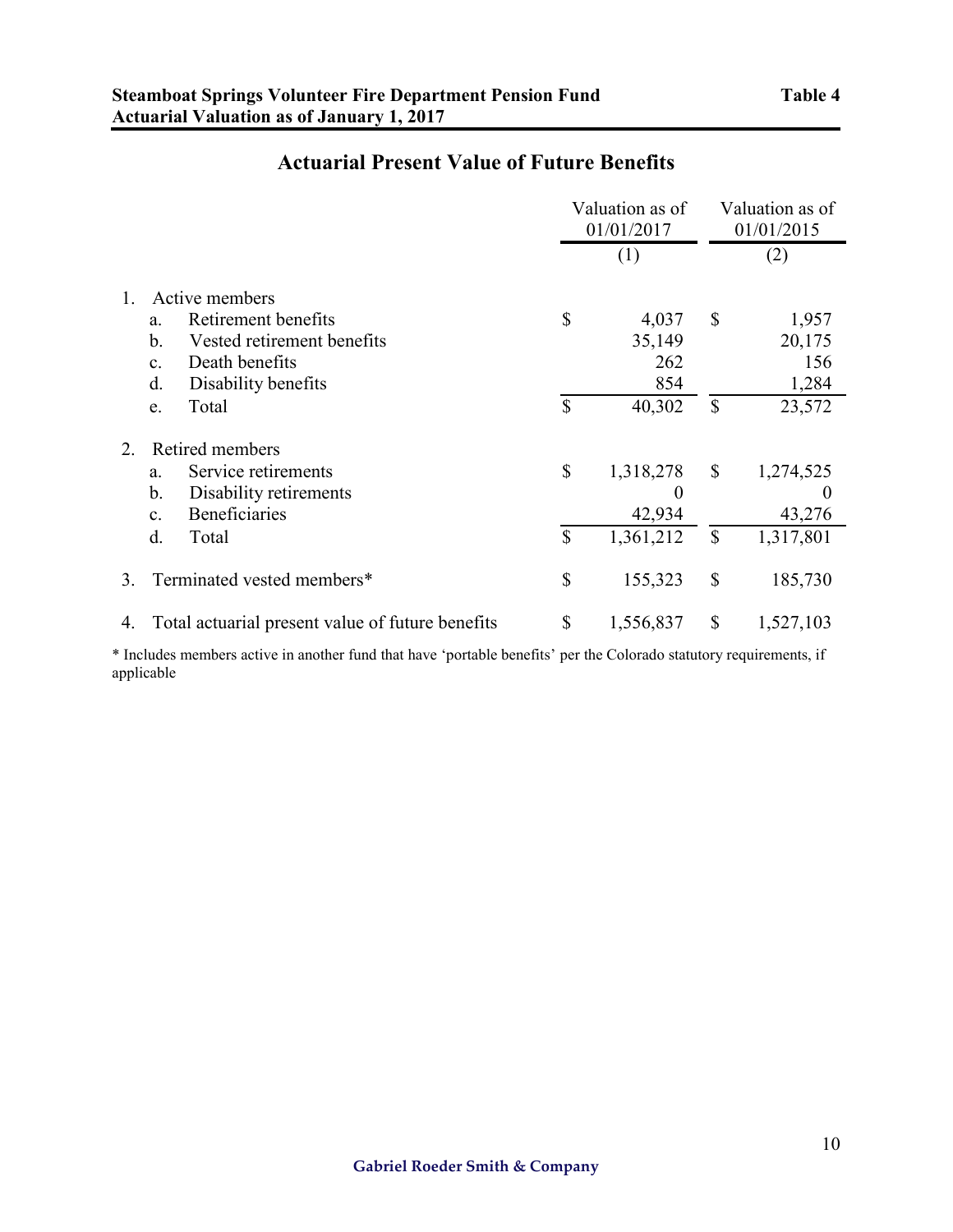## **Actuarial Experience**

## **Change in UAAL**

| 1.  | Unfunded actuarial accrued liability (UAAL)<br>as of January 1 of prior valuation year |                  | \$<br>184,156   |
|-----|----------------------------------------------------------------------------------------|------------------|-----------------|
| 2.  | Total normal cost for FY2015 & FY2016                                                  |                  | 3,488           |
| 3.  | Contributions during FY2015                                                            |                  | (50,600)        |
| 4.  | Contributions during FY2016                                                            |                  | (50,600)        |
| 5.  | Interest at 7.50%                                                                      |                  | 21,193          |
| 6.  | Expected UAAL as of this valuation $(1. + 2. + 3. + 4. + 5.)$                          |                  | \$<br>107,637   |
| 7.  | Actual UAAL at end of period                                                           |                  | \$<br>224,594   |
| 8.  | Actuarial gain/(loss) for the period $(6. - 7.)$                                       |                  | \$<br>(116,957) |
|     | <b>SOURCE OF GAINS/(LOSSES)</b>                                                        |                  |                 |
| 9.  | Asset gain/(loss)                                                                      |                  | \$<br>(28, 872) |
| 10. | Benefit changes                                                                        |                  | $\mathbf{0}$    |
| 11. | Assumption changes                                                                     |                  | (44, 441)       |
| 12. | Net liability gain/(loss) for the period $(8. - 9. - 10. - 11.)$                       |                  | \$<br>(43, 644) |
|     | <b>Change in Calculated Annual Contribution</b>                                        |                  |                 |
| 1.  | Calculated annual contribution 2015                                                    |                  | \$<br>16,017    |
| 2.  | Expected changes (Contributions, Interest, etc)                                        | \$<br>(7, 972)   |                 |
| 3.  | Benefit changes                                                                        | $\boldsymbol{0}$ |                 |
| 4.  | Assumption/method changes (including expense change)                                   | 7,525            |                 |
|     | Investment experience                                                                  | 3,008            |                 |
| 6.  | Change in normal cost                                                                  | (36)             |                 |
| 7.  | Other liability experience                                                             | 4,542            |                 |
| 8.  | Total change                                                                           | \$<br>7,067      |                 |
| 9.  | Calculated annual contribution 2017                                                    |                  | \$<br>23,084    |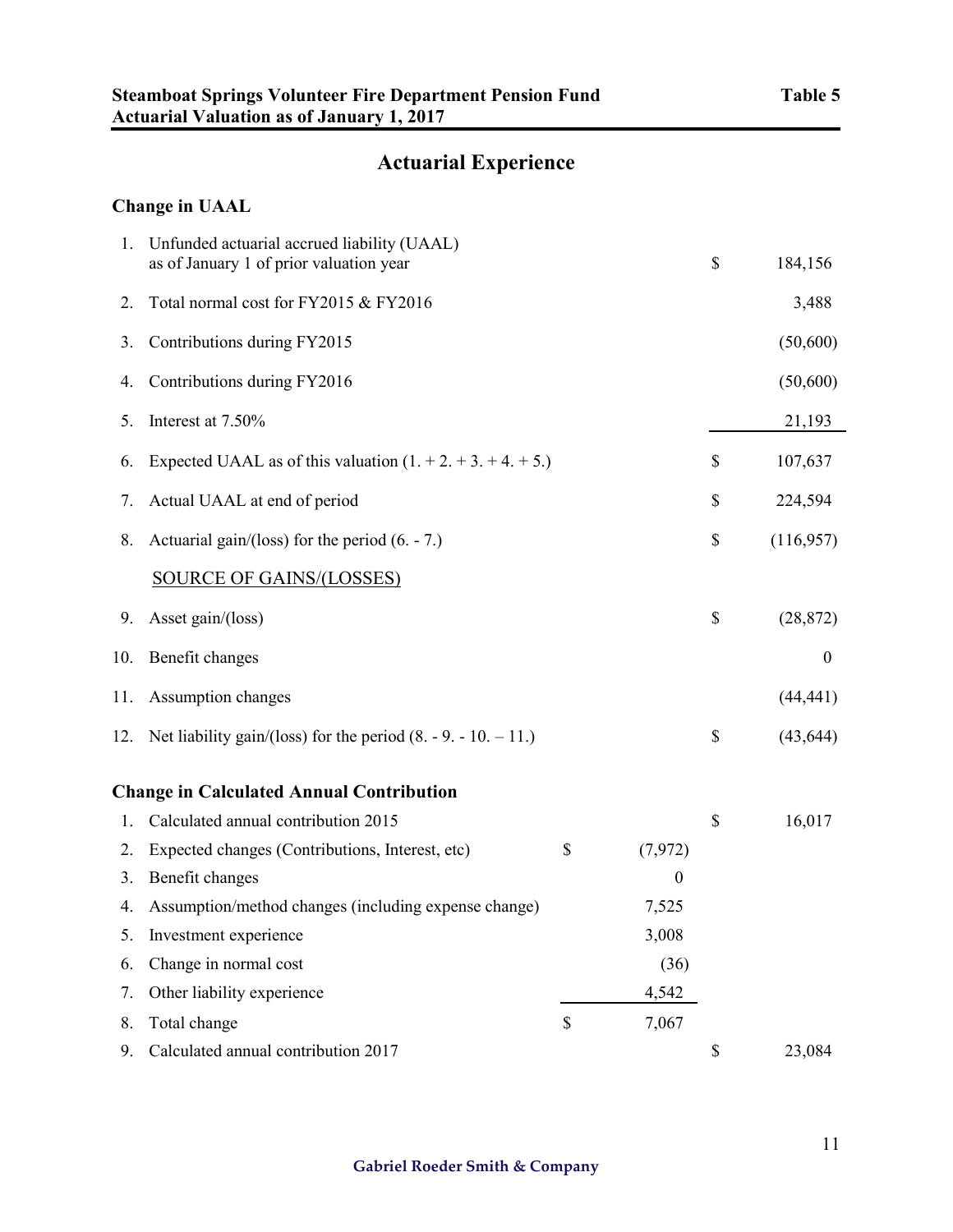## **History of Employer Contributions**

The "Annual Required Contribution" (ARC) is the sum of the normal cost and the amortization of the UAAL. This is a historical standardized measure that was previously calculated in accordance with Statements No. 25 and No. 27 of the Governmental Accounting Standards Board (GASB).

The following exhibit shows a history of the ARC and the actual contributions made to the Plan.

|                    |               | Annual Required | Actual       |                |         |
|--------------------|---------------|-----------------|--------------|----------------|---------|
| Fiscal Year Ending | Contribution* |                 | Contribution |                | Percent |
|                    | 2)            |                 |              | $\mathfrak{z}$ | (4)     |
| December 31, 2015  |               | 50,600          |              | 50,600         | 100%    |
| December 31, 2016  |               | 50,600          |              | 50,600         | 100%    |
| December 31, 2017  |               | 50,600          |              | N/A            |         |

\* Based on the greater of the assumed contribution and the calculated contribution. If the actual contributions are different, this exhibit will need to be adjusted.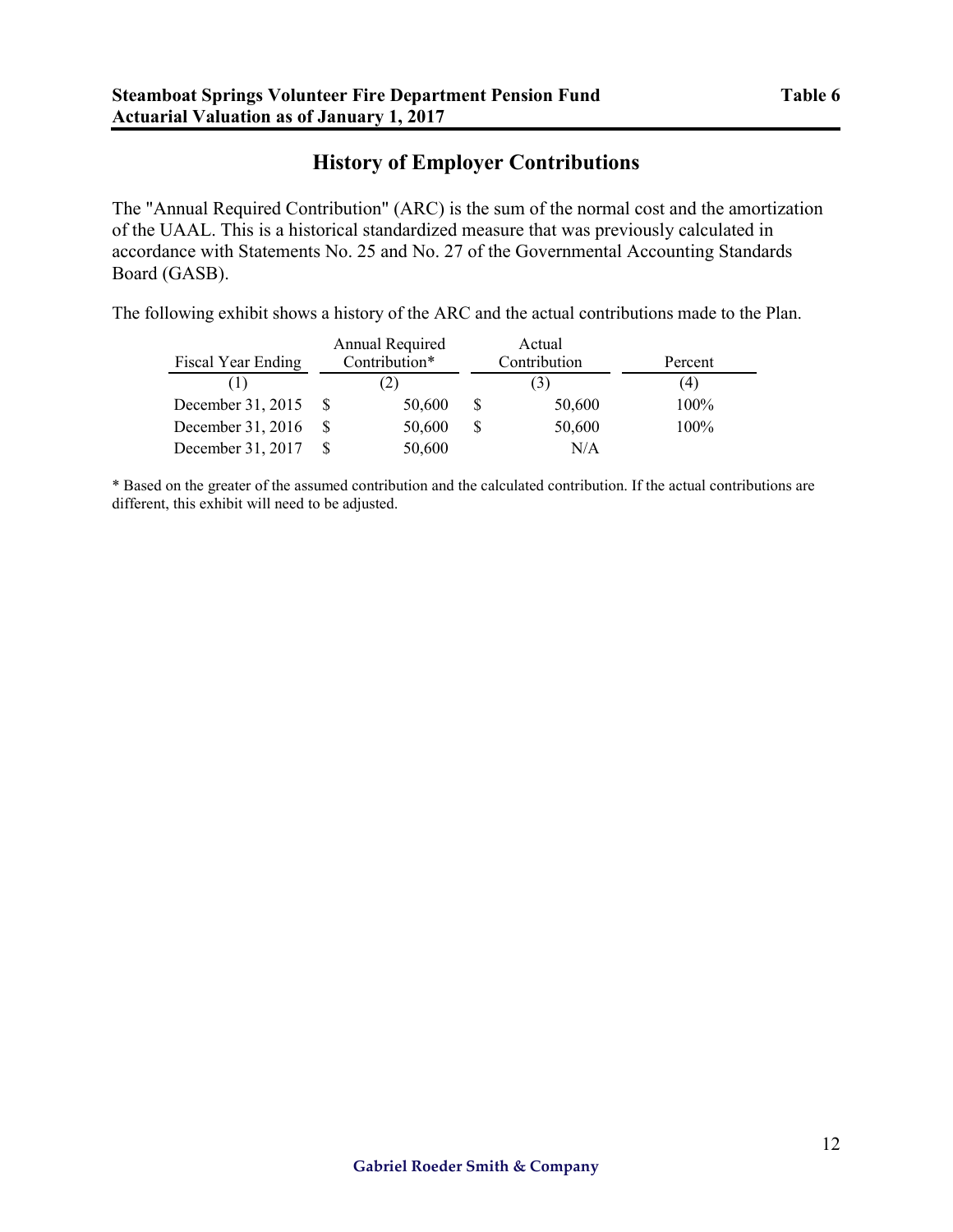## **Reconciliation of Net Plan Assets**

|    |                |                                                           | Year Ending |                  |                           |                  |
|----|----------------|-----------------------------------------------------------|-------------|------------------|---------------------------|------------------|
|    |                |                                                           |             | 12/31/2016       |                           | 12/31/2015       |
|    |                |                                                           |             | (1)              |                           | (2)              |
| 1. |                | Market value of assets at beginning of year               | \$          | 1,291,162        | \$                        | 1,355,557        |
| 2. |                | Revenue for the year                                      |             |                  |                           |                  |
|    | a.             | Plan direct inflows                                       |             |                  |                           |                  |
|    |                | <b>Employer contributions</b><br>$\mathbf{1}$ .           | \$          | 29,000           | \$                        | 29,000           |
|    |                | $\ddot{\mathbf{i}}$<br>State funding                      |             | 21,600           |                           | 21,600           |
|    |                | iii.<br>Affiliation contributions                         |             | $\boldsymbol{0}$ |                           | $\overline{0}$   |
|    |                | Plan directed expenses<br>iv.                             |             | $\boldsymbol{0}$ |                           | $\boldsymbol{0}$ |
|    |                | Total<br>V.                                               | \$          | 50,600           | \$                        | 50,600           |
|    | $b$ .          | Allocated income                                          |             |                  | \$                        |                  |
|    |                | Interest<br>$\mathbf{1}$ .                                | \$          | 3,453<br>9,662   |                           | 3,218            |
|    |                | Dividends<br>11.                                          |             | 5,103            |                           | 11,174<br>10,515 |
|    |                | iii.<br>Other income                                      |             | (45)             |                           | 304              |
|    |                | Net change accrued income<br>iv.                          |             | 29,910           |                           | (32,039)         |
|    |                | Unrealized gain/(loss)<br>V.                              |             | 27,557           |                           | 41,768           |
|    |                | Realized gain/(loss)<br>vi.                               | \$          | 75,640           | $\mathsf{\$}$             | 34,940           |
|    |                | vii.<br>Total                                             |             |                  |                           |                  |
|    | $\mathbf{c}$ . | Total revenue (Item $2a +$ Item $2b$ )                    | \$          | 126,240          | \$                        | 85,540           |
| 3. |                | Expenditures for the year                                 |             |                  |                           |                  |
|    | a.             | Plan direct outflows                                      |             |                  |                           |                  |
|    |                | i.<br>Net benefits                                        | \$          | 137,865          | \$                        | 136,626          |
|    |                | Refunds<br>ii.                                            |             | $\boldsymbol{0}$ |                           | $\boldsymbol{0}$ |
|    |                | Total<br>111.                                             | \$          | 137,865          | $\boldsymbol{\mathsf{S}}$ | 136,626          |
|    | $\mathbf b$ .  | Allocated expense                                         |             |                  |                           |                  |
|    |                | Investment expenses<br>$\mathbf{1}$ .                     | \$          | 10,210           | \$                        | 10,291           |
|    |                | Direct expense allocation<br>11.                          |             | 277              |                           | 1,151            |
|    |                | Allocated fees and expenses<br>iii.                       |             | 1,966            |                           | 1,867            |
|    |                | Total allocated expenditures<br>iv.                       | \$          | 12,453           | \$                        | 13,309           |
| 4. |                | Increase/(Decrease) in net assets                         |             |                  |                           |                  |
|    |                | (Item 2c - Item 3a - Item 3b)                             | \$          | (24, 078)        | \$                        | (64,395)         |
| 5. |                | Market value of assets at end of year (Item $1 +$ Item 4) | \$          | 1,267,084        | \$                        | 1,291,162        |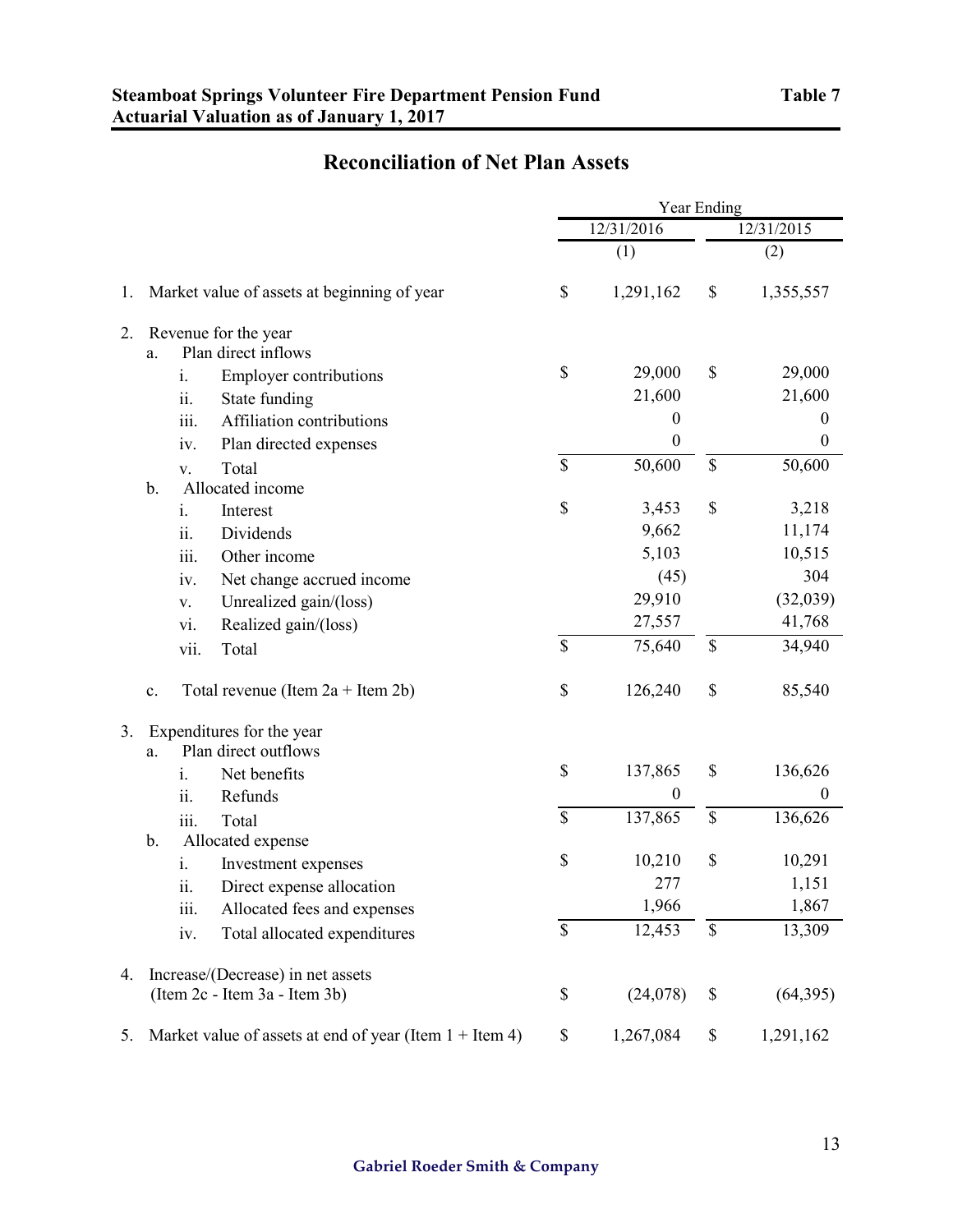|                                                                                                                                                                      | Year Ending        |                                                       |                    |                                                        |
|----------------------------------------------------------------------------------------------------------------------------------------------------------------------|--------------------|-------------------------------------------------------|--------------------|--------------------------------------------------------|
|                                                                                                                                                                      | 12/31/2016         |                                                       |                    | 12/31/2015                                             |
|                                                                                                                                                                      |                    | (1)                                                   |                    | (2)                                                    |
| 1. Actuarial value of assets at beginning of year<br>f. Net cash flow<br>3. Expected investment earnings                                                             | \$                 | 1,334,744                                             | \$                 | 1,334,782                                              |
| 2. Cash flow for the year<br>a. Contributions<br>b. State funding<br>c. Affiliation contributions<br>d. Net benefits<br>e. Administrative and other ongoing expenses | \$<br>$\mathbb{S}$ | 29,000<br>21,600<br>$\Omega$<br>(137, 865)<br>(2,243) | \$<br>$\mathbb{S}$ | 29,000<br>21,600<br>$\Omega$<br>(136, 626)<br>$\theta$ |
|                                                                                                                                                                      | \$                 | (89, 508)<br>96,749                                   | \$                 | (86, 026)<br>96,883                                    |
| 4. Expected actuarial value of assets at end of year                                                                                                                 | \$                 | 1,341,985                                             | \$                 | 1,345,639                                              |
| 5. Actual market value of assets at end of year                                                                                                                      | \$                 | 1,267,084                                             | \$                 | 1,291,162                                              |
| 6. Excess earnings/(shortfall)                                                                                                                                       | \$                 | (74,901)                                              | \$                 | (54, 477)                                              |
| 7. Excess earnings/(shortfall) recognized (Table 9, Item 6)                                                                                                          | \$                 | (17,160)                                              | \$                 | (10, 895)                                              |
| 8. Final actuarial value of assets (Item $4 +$ Item 7)                                                                                                               | \$                 | 1,324,825                                             | \$                 | 1,334,744                                              |

# **Development of Actuarial Value of Assets**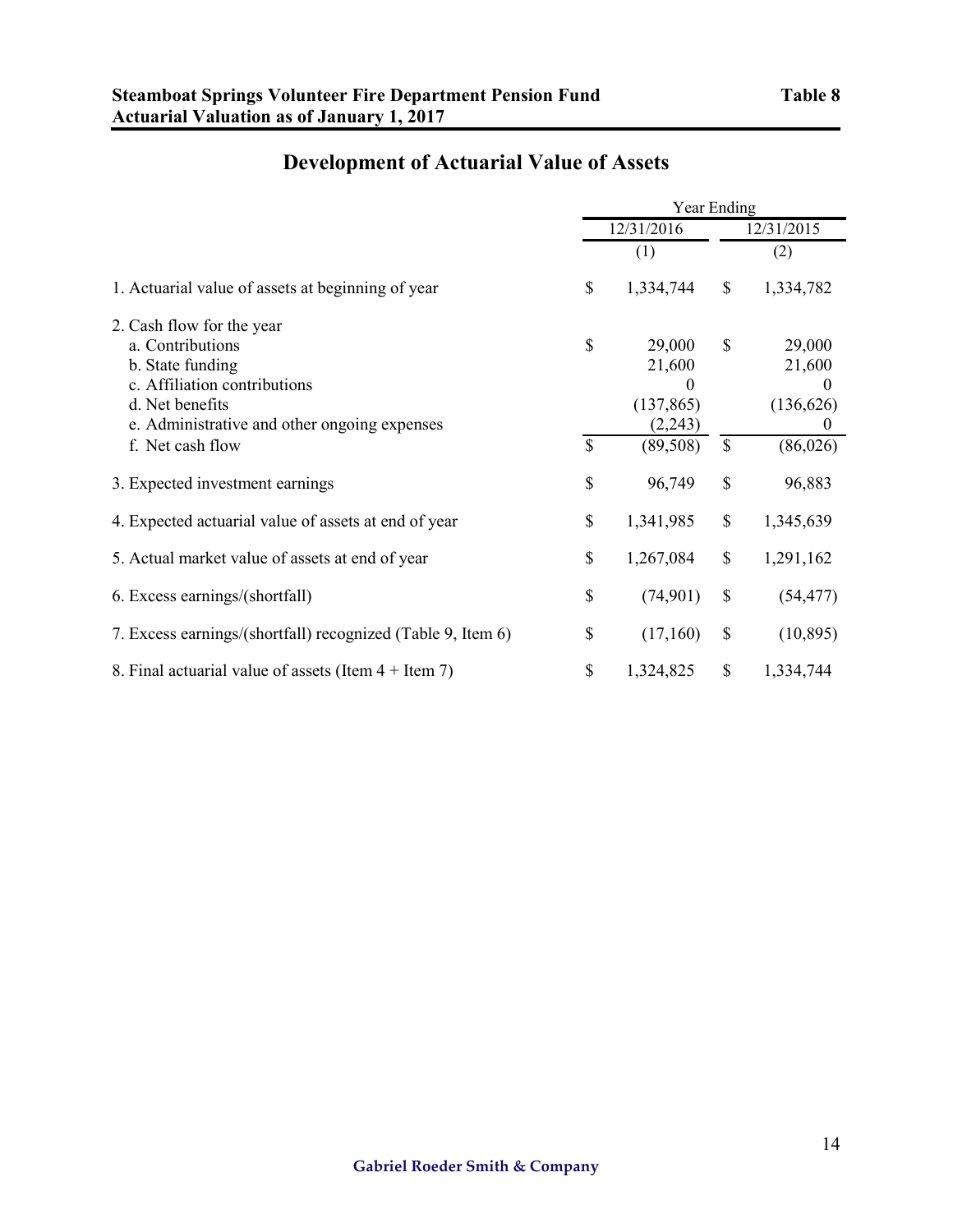## **Development of Amounts to be Recognized in the Actuarial Value of Assets**

|                                                                                                     | Year Ending              |                  |               |                  |
|-----------------------------------------------------------------------------------------------------|--------------------------|------------------|---------------|------------------|
|                                                                                                     |                          | 12/31/2016       |               | 12/31/2015       |
|                                                                                                     |                          | (1)              |               | (2)              |
| 1. Remaining deferrals of excess (shortfall) of investment income<br>from prior years               |                          |                  |               |                  |
| a. Current year - 4                                                                                 | \$                       | $\boldsymbol{0}$ | \$            | $\boldsymbol{0}$ |
| b. Current year - 3                                                                                 |                          | $\boldsymbol{0}$ |               | $\theta$         |
| c. Current year - 2                                                                                 |                          | $\theta$         |               | 20,775           |
| d. Current year - 1                                                                                 |                          | (43, 582)        |               | $\Omega$         |
| e. Total                                                                                            | $\overline{\mathcal{S}}$ | (43, 582)        | \$            | 20,775           |
| 2. Current year (Table 8, Item 6 - Table 9, Item 1)                                                 | \$                       | (31, 319)        | \$            | (75,252)         |
| 3. Amounts to be immediately recognized by due to an offsetting                                     |                          |                  |               |                  |
| experience<br>a. Current year - 4                                                                   | \$                       | $\boldsymbol{0}$ | $\mathcal{S}$ | $\bf{0}$         |
| b. Current year - 3                                                                                 |                          | $\boldsymbol{0}$ |               | $\theta$         |
| c. Current year - 2                                                                                 |                          | $\boldsymbol{0}$ |               | (20, 775)        |
| d. Current year - 1                                                                                 |                          | $\boldsymbol{0}$ |               | $\theta$         |
| e. Current year                                                                                     |                          | $\boldsymbol{0}$ |               | 20,775           |
| f. Total                                                                                            | $\mathbf S$              | $\overline{0}$   | $\mathcal{S}$ | $\theta$         |
| 4. Remaining prior year deferrals                                                                   |                          |                  |               |                  |
| a. Current year - 4                                                                                 | \$                       | $\boldsymbol{0}$ | \$            | $\theta$         |
| b. Current year - 3                                                                                 |                          | 0                |               | 0                |
| c. Current year - 2                                                                                 |                          | 0                |               | 0                |
| d. Current year - 1                                                                                 |                          | (43, 582)        |               | $\theta$         |
| e. Current year                                                                                     |                          | (31,319)         |               | (54, 477)        |
| f. Total                                                                                            | $\mathcal{S}$            | (74, 901)        | $\mathcal{S}$ | (54, 477)        |
| 5. Deferral of excess (shortfall) of investment income for:                                         |                          |                  |               |                  |
| a. Current year - 4                                                                                 | \$                       | $\boldsymbol{0}$ | \$            | $\boldsymbol{0}$ |
| b. Current year - 3                                                                                 |                          | $\theta$         |               | $\Omega$         |
| c. Current year - 2                                                                                 |                          | $\Omega$         |               | $\boldsymbol{0}$ |
| d. Current year - 1                                                                                 |                          | (32, 686)        |               | $\Omega$         |
| e. Current year                                                                                     |                          | (25,055)         |               | (43, 582)        |
| f. Total                                                                                            | $\mathbf S$              | (57,741)         | $\mathbf S$   | (43, 582)        |
| 6. Total amount recognized in actuarial value of assets<br>(Item $3.f +$ Item $4.f.$ - Item $5.f.)$ | \$                       | (17,160)         | \$            | (10, 895)        |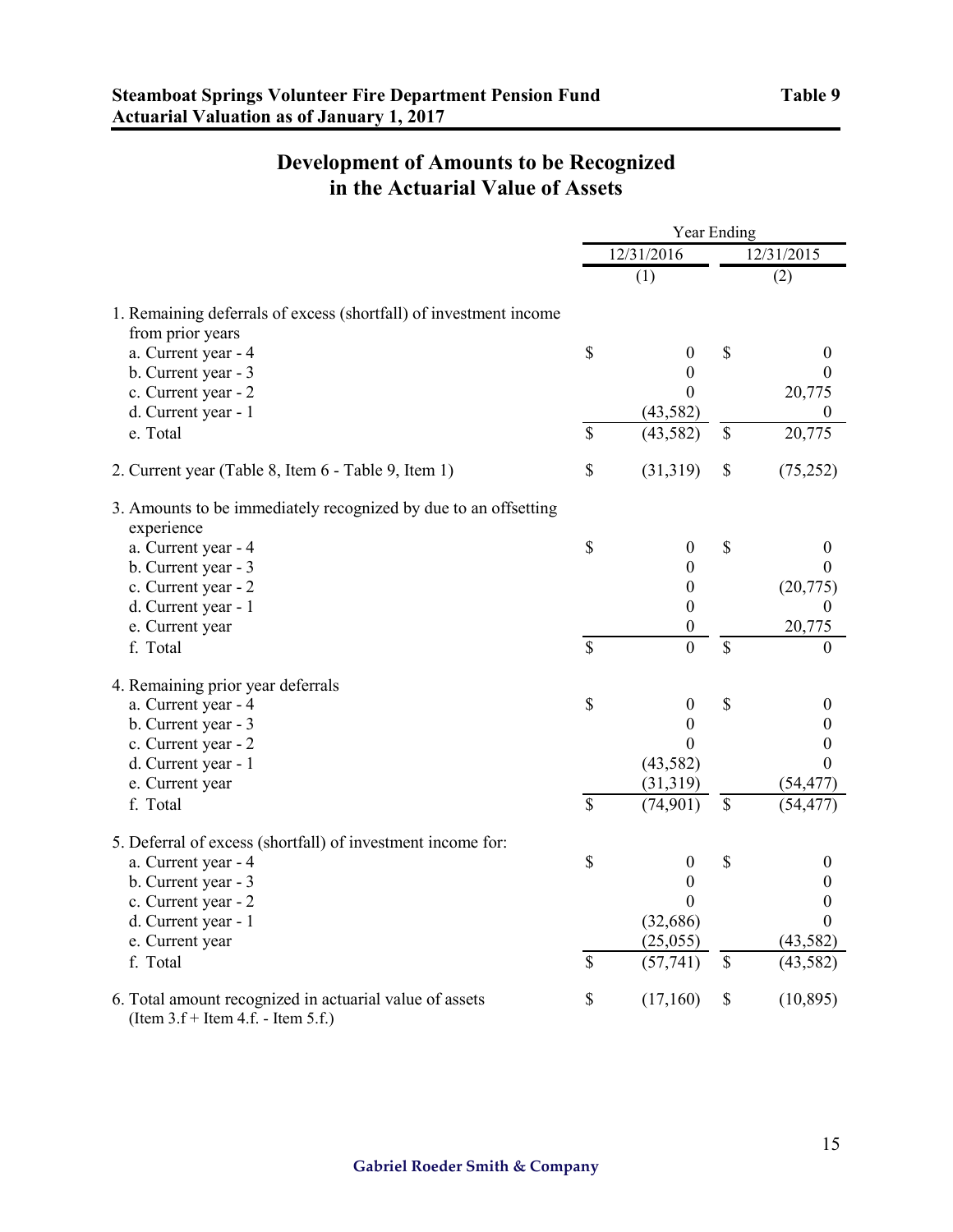## **Historical Summary**

|    |                                                                                       | Valuation as of<br>01/01/2017 |              | Valuation as of<br>01/01/2015 | Valuation as of<br>01/01/2013 |
|----|---------------------------------------------------------------------------------------|-------------------------------|--------------|-------------------------------|-------------------------------|
|    |                                                                                       | (1)                           |              | (2)                           | (3)                           |
| 1. | Member Data<br><b>Active Members</b><br>a.<br><b>Retired Members</b><br>$\mathbf b$ . | 1<br>22                       |              | 1<br>21                       | 1<br>21                       |
|    | Disabled Members<br>c.                                                                | $\boldsymbol{0}$              |              | $\boldsymbol{0}$              | $\boldsymbol{0}$              |
|    | d.<br>Beneficiaries                                                                   | $\overline{2}$                |              | $\overline{c}$                | 3                             |
|    | <b>Terminated Vested Members</b><br>e.<br>f.<br>Terminated Members Active in          | $\overline{3}$                |              | 4                             | 4                             |
|    | Another Fund                                                                          | $\boldsymbol{0}$              |              | $\boldsymbol{0}$              | $\boldsymbol{0}$              |
|    | <b>Total Members</b><br>g.                                                            | $\overline{28}$               |              | $\overline{28}$               | 29                            |
|    | Average Age - Actives Only<br>h.                                                      | 47.0                          |              | 45.0                          | 43.0                          |
|    | Average Service - Actives Only<br>i.                                                  | 8.0                           |              | 5.0                           | 4.0                           |
| 2. | Financial Data                                                                        |                               |              |                               |                               |
|    | Market Value of Assets<br>a.                                                          | \$<br>1,267,084               | \$           | 1,355,557                     | \$<br>1,099,587               |
|    | <b>Actuarial Value of Assets</b><br>b.                                                | \$<br>1,324,825               | $\mathbb{S}$ | 1,334,782                     | \$<br>1,133,513               |
| 3. | <b>Actuarial Data</b>                                                                 |                               |              |                               |                               |
|    | <b>Accrued Liability</b><br>a.<br>Unfunded Accrued Liability /<br>b.                  | \$<br>1,549,419               | \$           | 1,518,938                     | \$<br>1,560,273               |
|    | (Surplus)                                                                             | \$<br>224,594                 | \$           | 184,156                       | \$<br>426,760                 |
|    | Normal Cost<br>c.                                                                     |                               |              |                               |                               |
|    | <b>Total Amount</b><br>i.                                                             | \$<br>1,708                   | \$           | 1,744                         | \$<br>1,696                   |
|    | ii.<br>Amount per Active Member                                                       | 1,708                         |              | 1,744                         | 1,696                         |
|    | Amortization Contribution<br>d.                                                       |                               |              |                               |                               |
|    | <b>Total Amount</b><br>i.                                                             | \$<br>18,746                  | \$           | 14,273                        | \$<br>39,541                  |
|    | ii.<br>Amount per Active Member                                                       | 18,746                        |              | 14,273                        | 39,541                        |
|    | Administrative and Ongoing Expenses*<br>e.                                            |                               |              |                               |                               |
|    | <b>Total Amount</b><br>i.                                                             | \$<br>2,630                   | \$           | $\boldsymbol{0}$              | \$<br>$\overline{0}$          |
|    | ii.<br>Amount per Active Member                                                       | 2,630                         |              | $\boldsymbol{0}$              | $\boldsymbol{0}$              |
|    | f.<br><b>Calculated Annual Contribution</b>                                           |                               |              |                               |                               |
|    | <b>Total Amount</b><br>i.                                                             | \$<br>23,084                  | \$           | 16,017                        | \$<br>41,237                  |
|    | Amount per Active Member<br>11.                                                       | 23,084                        |              | 16,017                        | 41,237                        |

\* As of January 1, 2016, this is a method change to explicitly include administrative expenses in the calculated annual contribution. Prior years may have included an ongoing expense assumption in the calculated annual contribution that was separate from the administrative expenses.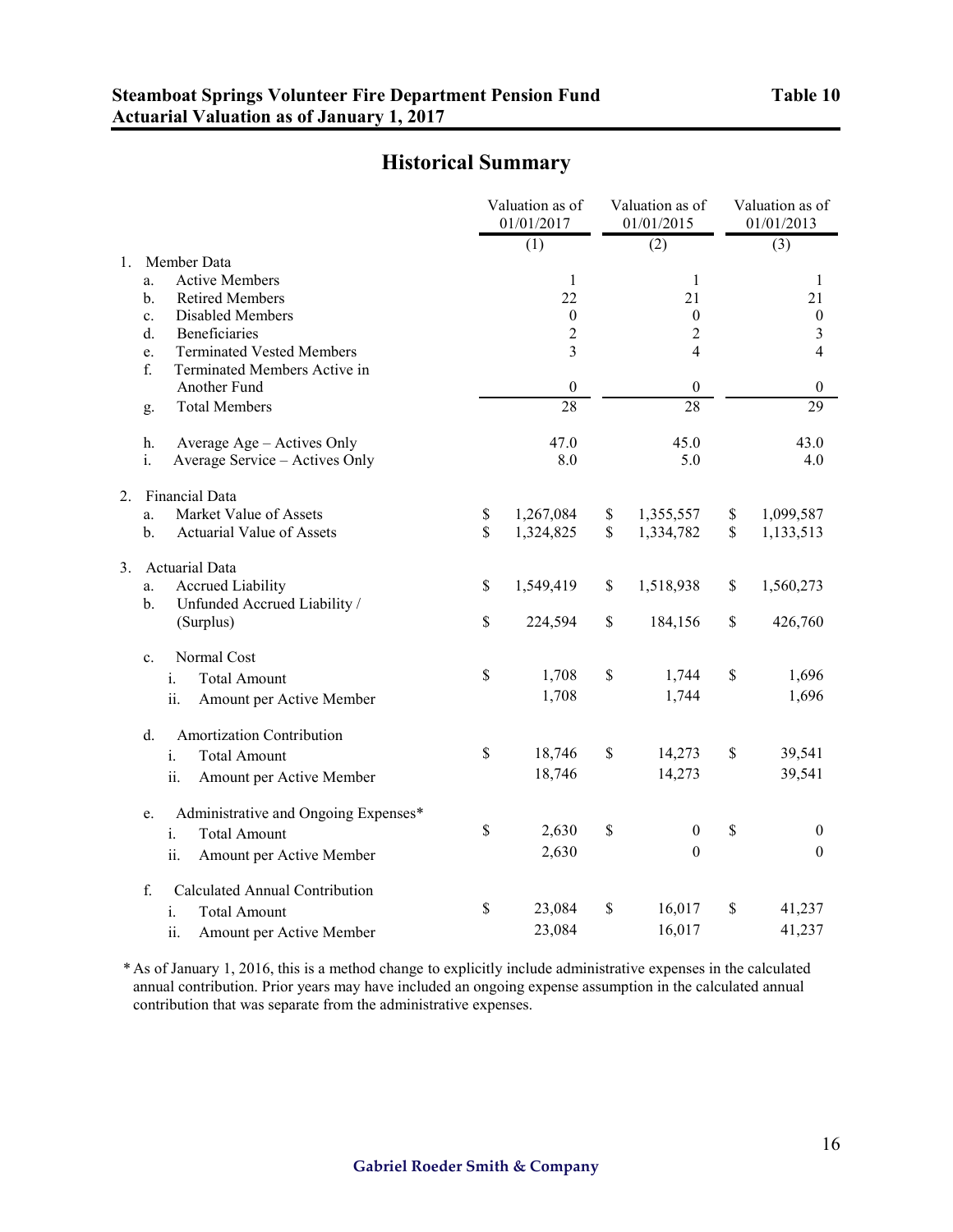|                |                                                                                                                                                      |                               | 01/01/2017<br>(1)                                      |                          | 01/01/2015<br>(2)                                    |                       | 01/01/2013<br>(3)                                |
|----------------|------------------------------------------------------------------------------------------------------------------------------------------------------|-------------------------------|--------------------------------------------------------|--------------------------|------------------------------------------------------|-----------------------|--------------------------------------------------|
| 1.             | Active members<br>Number<br>a.<br>$\mathbf b$ .<br>Average age<br>Average service<br>$\mathbf{c}$ .                                                  |                               | 1<br>47.0<br>8.0                                       |                          | 1<br>45.0<br>5.0                                     |                       | 1<br>43.0<br>4.0                                 |
| 2.             | Service retirees<br>Number<br>a.<br>$\mathbf{b}$ .<br>Total annual benefits<br>Average annual benefit<br>$\mathbf{c}$ .<br>$d$ .<br>Average age      | \$<br>$\overline{\mathbb{S}}$ | 22<br>130,650<br>5,939<br>65.6                         | \$<br>$\mathbf S$        | 21<br>126,360<br>6,017<br>64.3                       | $\$$<br>$\mathbf S$   | 21<br>125,580<br>5,980<br>62.3                   |
| 3 <sub>1</sub> | Disabled retirees<br>Number<br>a.<br>Total annual benefits<br>$\mathbf{b}$ .<br>Average annual benefit<br>$c_{\cdot}$<br>d.<br>Average age           | \$<br>\$                      | $\boldsymbol{0}$<br>$\boldsymbol{0}$<br>$\overline{0}$ | \$<br>\$                 | $\boldsymbol{0}$<br>$\boldsymbol{0}$<br>$\mathbf{0}$ | \$<br>$\mathbf S$     | $\boldsymbol{0}$<br>$\boldsymbol{0}$<br>$\theta$ |
| 4.             | Beneficiaries and spouses<br>Number<br>a.<br>Total annual benefits<br>$\mathbf b$ .<br>Average annual benefit<br>$\mathbf{c}$ .<br>d.<br>Average age | \$<br>$\overline{\mathbb{S}}$ | $\overline{2}$<br>7,215<br>3,608<br>83.5               | \$<br>$\mathbf{\hat{S}}$ | $\overline{2}$<br>7,215<br>3,608<br>81.5             | $\$$<br>$\mathsf{\$}$ | 3<br>11,115<br>3,705<br>77.7                     |
| 5.             | Terminated vested members<br>Number<br>a.<br>$\mathbf b$ .<br>Average age                                                                            |                               | 3<br>45.3                                              |                          | 4<br>44.8                                            |                       | $\overline{4}$<br>42.8                           |
| 6.             | Terminated members active in another<br>fund                                                                                                         |                               | $\boldsymbol{0}$                                       |                          | $\boldsymbol{0}$                                     |                       | $\boldsymbol{0}$                                 |
| 7.             | Total number of members                                                                                                                              |                               | 28                                                     |                          | 28                                                   |                       | 29                                               |

# **Membership Data**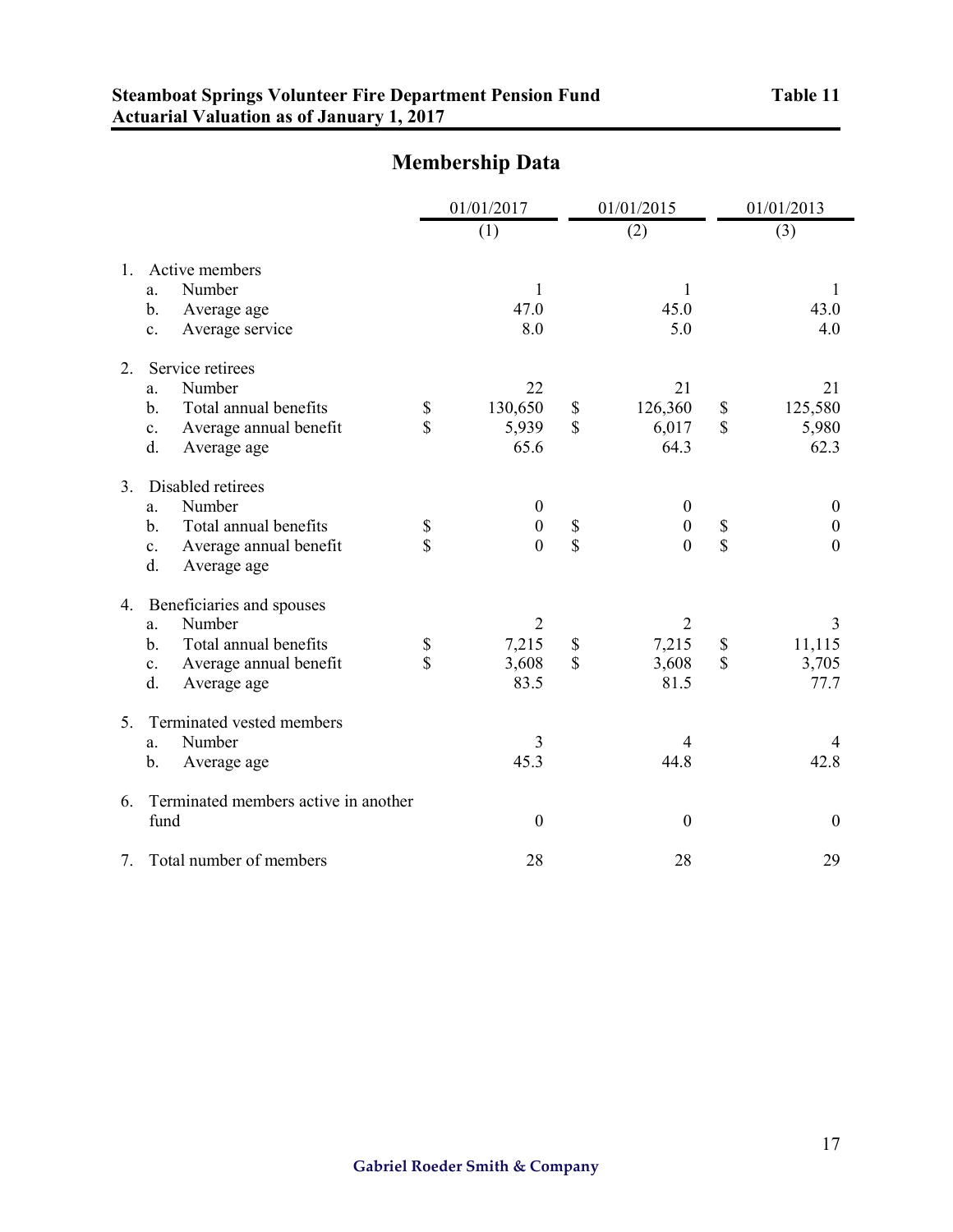|                        | <b>Years of Service to Valuation Date</b> |       |              |              |              |              |              |                  |
|------------------------|-------------------------------------------|-------|--------------|--------------|--------------|--------------|--------------|------------------|
| <b>Attained</b><br>Age | $0-4$                                     | $5-9$ | $10-14$      | $15-19$      | $20 - 24$    | $25-29$      | 30 Plus      | <b>Total</b>     |
| Under 20               |                                           |       |              |              |              |              |              | $\boldsymbol{0}$ |
| 20-29                  |                                           |       |              |              |              |              |              | $\boldsymbol{0}$ |
| 30-39                  |                                           |       |              |              |              |              |              | $\boldsymbol{0}$ |
| 40-49                  |                                           | 1     |              |              |              |              |              |                  |
| 50-59                  |                                           |       |              |              |              |              |              | $\boldsymbol{0}$ |
| Over 60                |                                           |       |              |              |              |              |              | $\boldsymbol{0}$ |
| <b>Totals</b>          | 0                                         |       | $\mathbf{0}$ | $\mathbf{0}$ | $\mathbf{0}$ | $\mathbf{0}$ | $\mathbf{0}$ |                  |

# **Distribution of Membership by Age and Service**

|                  | Retirees |                               | Disabled Members  |                               | Beneficiaries |                               | All    |                               |
|------------------|----------|-------------------------------|-------------------|-------------------------------|---------------|-------------------------------|--------|-------------------------------|
| Age              | Number   | Average<br>Monthly<br>Pension | Number            | Average<br>Monthly<br>Pension | Number        | Average<br>Monthly<br>Pension | Number | Average<br>Monthly<br>Pension |
| $\left(1\right)$ | (2)      | (3)                           | $\left( 4\right)$ | (5)                           | (6)           | (7)                           | (8)    | (9)                           |
| Less than 50     | $\theta$ | \$0                           | 0                 | \$0                           | $\theta$      | \$0                           | 0      | \$0                           |
| 50-59<br>60-69   | 12       | 429<br>531                    |                   |                               |               |                               | 12     | 429<br>531                    |
| 70-79            |          | 358                           |                   |                               |               | 276                           |        | 337                           |
| Greater than 80  |          | 650                           |                   |                               |               | 325                           |        | 542                           |
| All              | 22       | \$495                         |                   | \$0                           |               | \$301                         | 24     | \$479                         |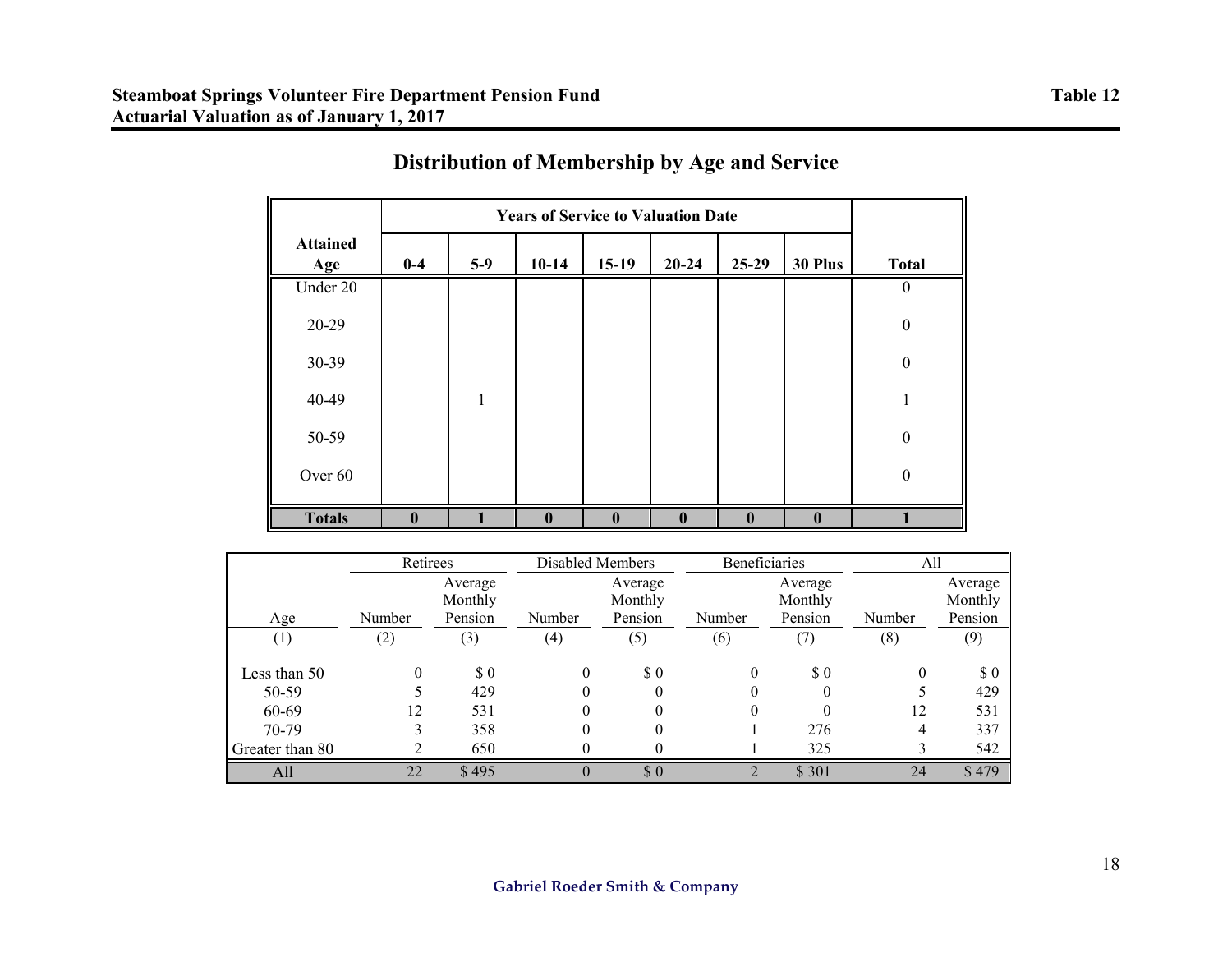## **Summary for Actuarial Assumptions, Methods, and Changes**

The calculations set forth in this report are based on the following assumptions:

- 1. Investment Return Rate 7.5% per annum (net of investment expenses), compounded annually
- 2. Rates of Decrement due to:
	-

a) Retirement Age 50 and 20 years of service.

|               |                         | Annual Rate Per 100   |
|---------------|-------------------------|-----------------------|
|               | $\frac{\text{Age}}{50}$ | 50                    |
|               | 55                      | 50                    |
|               | 60                      | 50                    |
|               | 65                      | 100                   |
| b) Disability | <u>Age</u>              | Annual Rate Per 1,000 |
|               | 20                      | 0.10                  |
|               | 25                      | 0.16                  |
|               | 30                      | 0.26                  |
|               | 35                      | 0.45                  |
|               | 40                      | 0.97                  |
|               | 45                      | 3.50                  |
|               | 50                      | 6.50                  |
|               | 55                      | 8.10                  |

c) Pre-Retirement Mortality (generational mortality projected with Employees, 55% multiplier for off-duty Scale BB)

RP-2014 Mortality Table for Blue Collar mortality.

|     |       | Annual Rate Per 1,000 |  |  |  |  |
|-----|-------|-----------------------|--|--|--|--|
|     |       | (for 2017)            |  |  |  |  |
| Age | Males | Females               |  |  |  |  |
| 20  | 0.286 | 0.099                 |  |  |  |  |
| 25  | 0.341 | 0.106                 |  |  |  |  |
| 30  | 0.319 | 0.133                 |  |  |  |  |
| 35  | 0.369 | 0.175                 |  |  |  |  |
| 40  | 0.443 | 0.242                 |  |  |  |  |
| 45  | 0.686 | 0.402                 |  |  |  |  |
| 50  | 1.189 | 0.674                 |  |  |  |  |
| 55  | 1.967 | 1.016                 |  |  |  |  |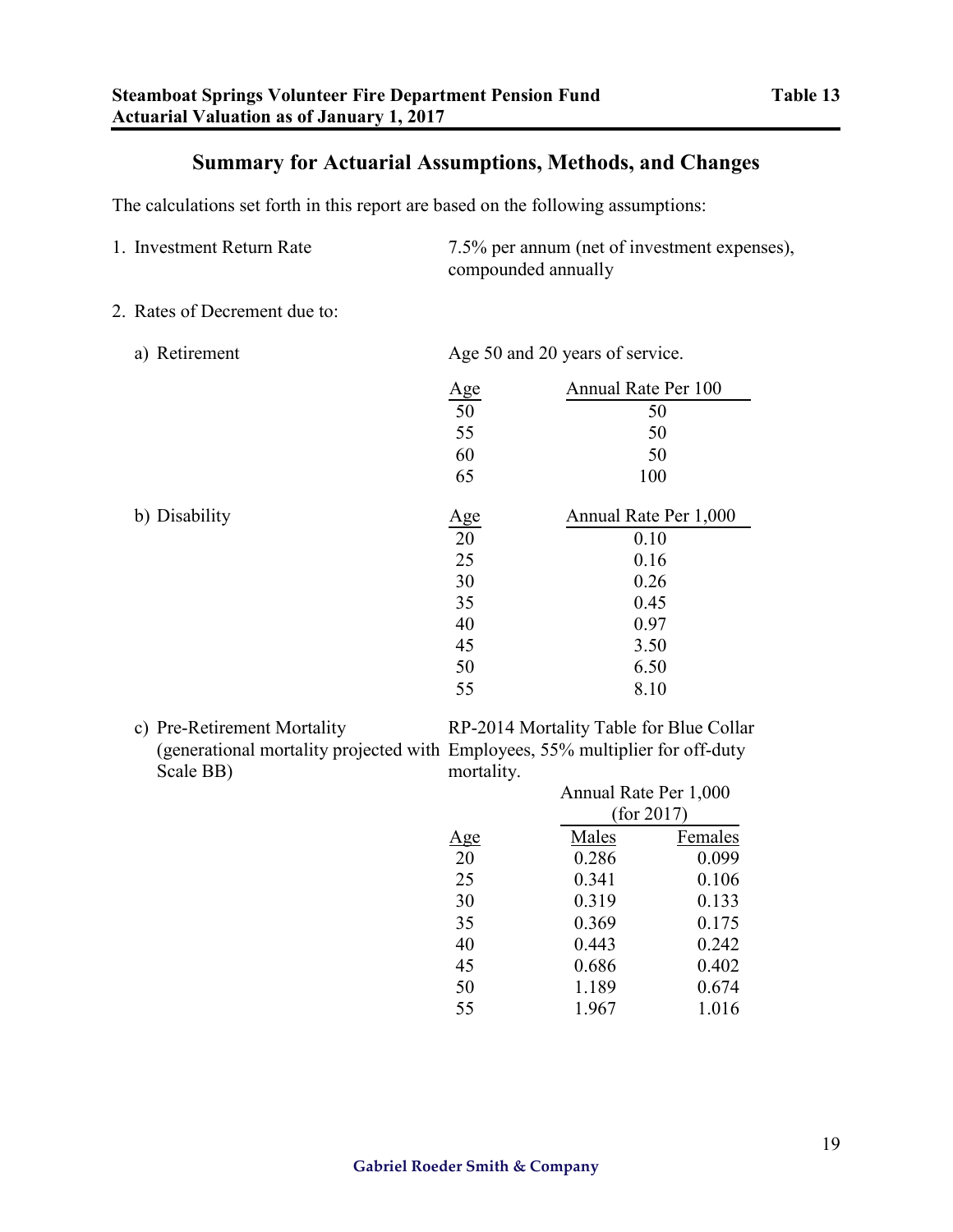## **Summary for Actuarial Assumptions, Methods, and Changes (Continued)**

d) Withdrawal (any reason other than retirement, death, or disability)

| Annual Rate Per 1,000 Withdrawals |        |         |       |  |  |  |  |
|-----------------------------------|--------|---------|-------|--|--|--|--|
| Service                           | Rates  | Service | Rates |  |  |  |  |
| 1                                 | 165.79 | 11      | 76.33 |  |  |  |  |
| 2                                 | 154.54 | 12      | 70.21 |  |  |  |  |
| 3                                 | 143.79 | 13      | 64.60 |  |  |  |  |
| 4                                 | 133.56 | 14      | 59.50 |  |  |  |  |
| 5                                 | 123.85 | 15      | 54.92 |  |  |  |  |
| 6                                 | 114.65 | 16      | 50.85 |  |  |  |  |
| 7                                 | 105.96 | 17      | 47.29 |  |  |  |  |
| 8                                 | 97.78  | 18      | 44.25 |  |  |  |  |
| 9                                 | 90.12  | 19      | 41.72 |  |  |  |  |
| 10                                | 82.97  |         |       |  |  |  |  |

Twenty percent (20%) of members age 50 and eligible for a terminated vested benefit which would commence immediately are assumed to withdraw each year.

3. Post-Retirement Mortality (generational mortality projected with Scale BB)

| a) Healthy Retirees and Beneficiaries |  |  |  |  |  |
|---------------------------------------|--|--|--|--|--|
|---------------------------------------|--|--|--|--|--|

For ages less than 55, RP-2014 Mortality Tables for Blue Collar Employees. For ages 65 and older, RP-2014 Mortality Tables for Healthy Annuitants. For ages 55 through 64, a blend of the previous tables.

|            | Annual Rate Per 1,000 (for 2017) |         |
|------------|----------------------------------|---------|
| <u>Age</u> | Males                            | Females |
| 50         | 2.162                            | 1.225   |
| 55         | 3.666                            | 1.963   |
| 60         | 7.185                            | 4.573   |
| 65         | 12.166                           | 8.415   |
| 70         | 18.814                           | 13.469  |
| 75         | 30.110                           | 22.154  |
| 80         | 49.560                           | 36.807  |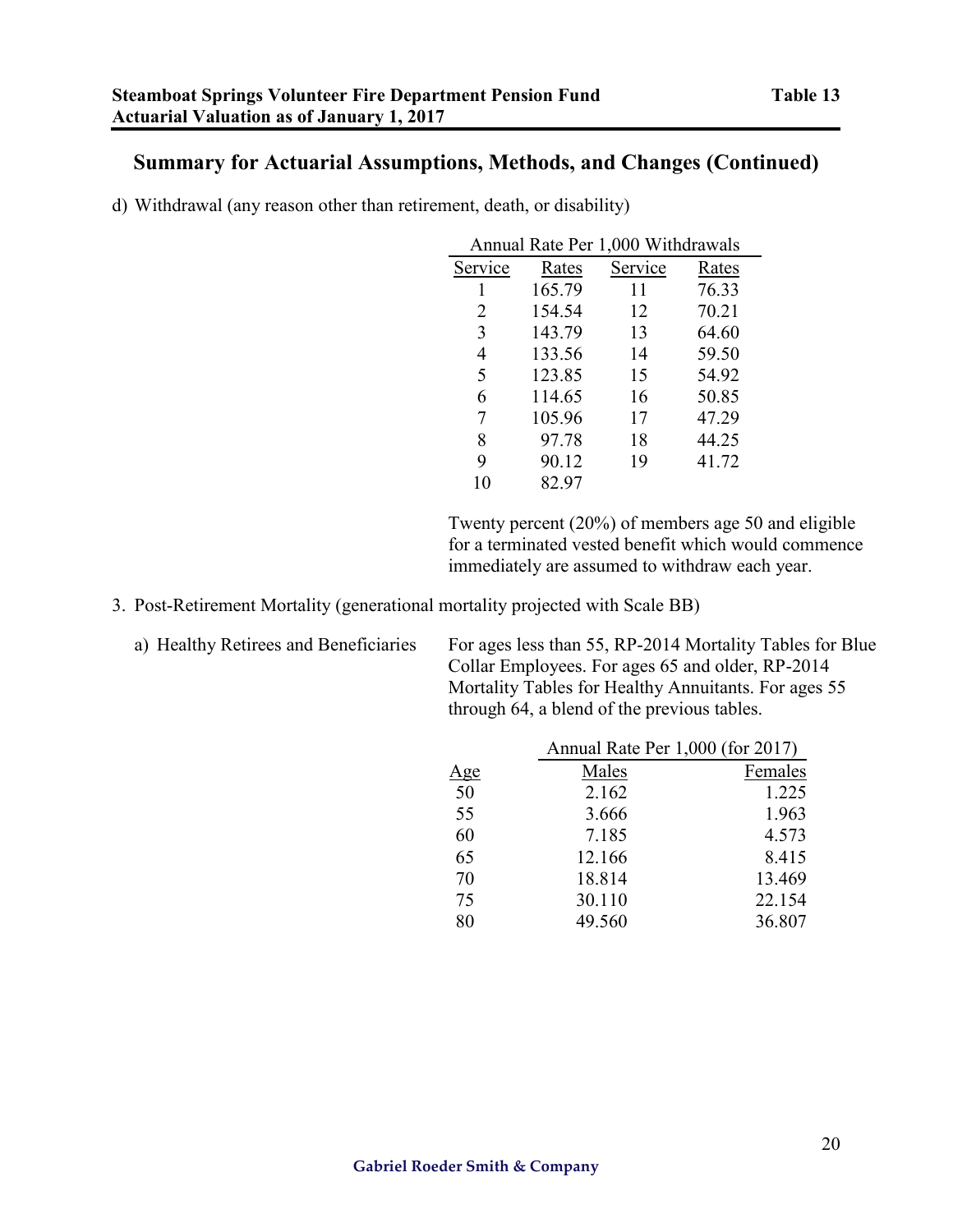# **Summary for Actuarial Assumptions, Methods, and Changes (Continued)**

| b) Disabled Retirees                | RP-2014 Disabled Generational Mortality Table with a<br>minimum 3% rate for males and 2% rate for females |                                                                                                                                                                                         |                                                                                                                                                                                                                                                                                                                                                              |  |  |  |
|-------------------------------------|-----------------------------------------------------------------------------------------------------------|-----------------------------------------------------------------------------------------------------------------------------------------------------------------------------------------|--------------------------------------------------------------------------------------------------------------------------------------------------------------------------------------------------------------------------------------------------------------------------------------------------------------------------------------------------------------|--|--|--|
|                                     | Annual Rate Per 1,000 (for 2017)                                                                          |                                                                                                                                                                                         |                                                                                                                                                                                                                                                                                                                                                              |  |  |  |
|                                     | <u>Age</u>                                                                                                | <b>Males</b>                                                                                                                                                                            | <b>Females</b>                                                                                                                                                                                                                                                                                                                                               |  |  |  |
|                                     | 50                                                                                                        | 30.000                                                                                                                                                                                  | 20.000                                                                                                                                                                                                                                                                                                                                                       |  |  |  |
|                                     | 55                                                                                                        | 30.000                                                                                                                                                                                  | 20.000                                                                                                                                                                                                                                                                                                                                                       |  |  |  |
|                                     | 60                                                                                                        | 30.000                                                                                                                                                                                  | 20.000                                                                                                                                                                                                                                                                                                                                                       |  |  |  |
|                                     | 65                                                                                                        | 30.558                                                                                                                                                                                  | 20.118                                                                                                                                                                                                                                                                                                                                                       |  |  |  |
|                                     | 70                                                                                                        | 38.558                                                                                                                                                                                  | 27.200                                                                                                                                                                                                                                                                                                                                                       |  |  |  |
|                                     | 75                                                                                                        | 51.881                                                                                                                                                                                  | 39.585                                                                                                                                                                                                                                                                                                                                                       |  |  |  |
|                                     | 80                                                                                                        | 73.220                                                                                                                                                                                  | 58.865                                                                                                                                                                                                                                                                                                                                                       |  |  |  |
| 4. Administrative Expenses          |                                                                                                           | the actual expenses for the two prior years.                                                                                                                                            | An explicit administrative expense equal to the average of                                                                                                                                                                                                                                                                                                   |  |  |  |
| 5. Marital Status                   |                                                                                                           |                                                                                                                                                                                         |                                                                                                                                                                                                                                                                                                                                                              |  |  |  |
| a) Percent married                  |                                                                                                           | 90% male and female                                                                                                                                                                     |                                                                                                                                                                                                                                                                                                                                                              |  |  |  |
| b) Age difference                   |                                                                                                           |                                                                                                                                                                                         | Males are assumed to be two years older than females                                                                                                                                                                                                                                                                                                         |  |  |  |
| 6. Changes in Actuarial Assumptions | $\overline{\phantom{0}}$<br>$\blacksquare$                                                                | this valuation include:<br>Reduce inflation from 3.0% to 2.5%<br>Increase real return from 4.5% to 5.0%<br>based on RP-2014 generational mortality.<br>adjustment for healthy retirees. | The global assumption set for plans administered by FPPA<br>was changed in the 2015 Experience Study and effective as<br>of January 1, 2016. This is the first valuation for this plan<br>with the new assumptions. Significant changes affecting<br>Update pre and post-retirement mortality to a table<br>Post-retirement mortality includes a blue collar |  |  |  |
| 7. Changes in Actuarial Methods     |                                                                                                           | annual contribution.                                                                                                                                                                    | Based on the 2015 Experience Study, an explicit charge,<br>equal to the average of the administrative expenses paid in<br>the two prior fiscal years, is included in the calculated                                                                                                                                                                          |  |  |  |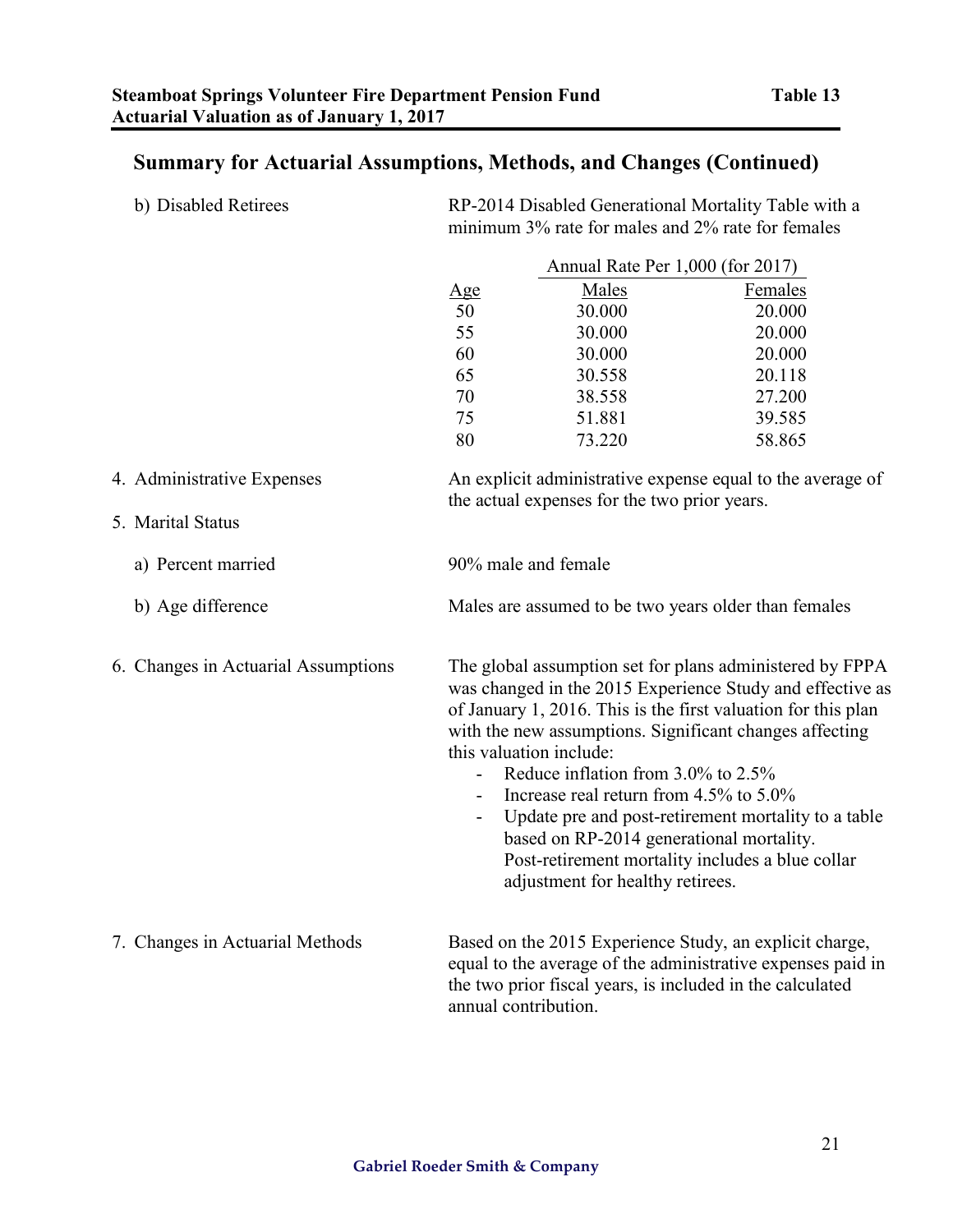## **Summary for Actuarial Assumptions, Methods, and Changes (Continued)**

8. Actuarial Cost Method

Under the entry age actuarial cost method, the Normal Cost is computed as the level dollar amount which, if paid from the earliest time each member would have been eligible to join the plan if it then existed (thus, entry age) until his retirement or termination, would accumulate with interest at the rate assumed in the valuation to a fund sufficient to pay all benefits under the plan. The normal cost for the plan is determined by summing the normal cost of all members.

The Actuarial Accrued Liability under this method at any point in time is the theoretical amount of the fund that should have been accumulated had annual contributions been made in prior years equaling to the normal cost. The Unfunded Actuarial Accrued Liability/(Surplus) is the excess of the actuarial accrued liability over the actuarial value of the plan assets as of the valuation date.

The contribution requirements determined by this valuation will not be effective until one year later, and the determination of the calculated annual contribution reflects this deferral by amortizing the expected Unfunded Actuarial Accrued Liability/(Surplus) one year after the valuation date. It is assumed that there will be no change in the normal cost due to the deferral, and it is assumed that payments are made in the middle of the year.

Under this method, experience gains and losses (i.e. decreases or increases in accrued liabilities), attributable to deviations in experience from the actuarial assumptions, adjust the unfunded actuarial accrued liability.

9. Asset Valuation Method

The asset valuation method is based on a comparison of expected and actual asset values. The actuarial value of assets is equal to the market value of assets less a five-year phase in of the Excess (Shortfall) between expected investment return and actual income determined as follows:

- At the beginning of each plan year, an expected actuarial asset value is calculated as the sum of the previous year's actuarial value increased with a year's interest at the Plan valuation rate plus net cash flow (excluding expenses) adjusted for interest (at the same rate) to the end of the previous plan year.
- The difference between the expected actuarial value and the actual market value is the investment gain or loss for the previous plan year.
- If the current year's difference is the opposite sign of any of the prior years' deferred Excesses/(Shortfalls), then the prior years' bases (starting with the oldest) are reduced dollar for dollar along with the current year's base. Any remaining bases are then recognized over five years (20% per year) from their initial creation.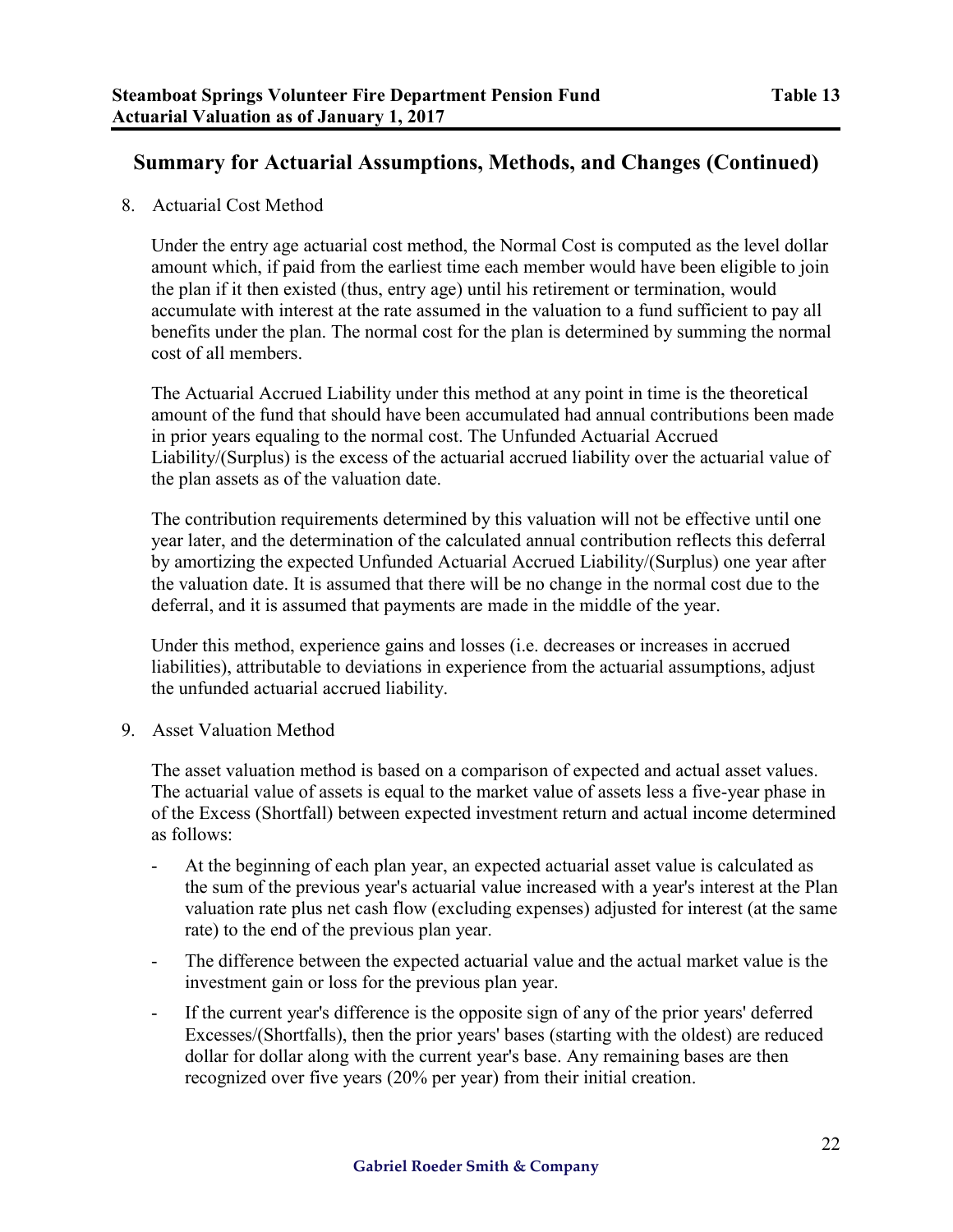## **Definition of Terms**

#### 1. Actuarial Cost Method

A method for determining the actuarial present value of future benefits and allocating such value to time periods in the form of a normal cost and an actuarial accrued liability.

#### 2. Present Value of Future Benefits

This is computed by projecting the total future benefit cash flow from the Plan, using actuarial assumptions, and then discounting the cash flow to the valuation date.

### 3. Normal Cost

Computed differently under different actuarial cost methods, the normal cost generally represents the value of the portion of the participant's anticipated retirement, termination, and/or death and disability benefits accrued during a year.

#### 4. Actuarial Accrued Liability

Computed differently under different actuarial cost methods. Generally actuarial accrued liability represents the value of the portion of the participant's anticipated retirement, termination, and/or death and disability benefits accrued as of the valuation date.

#### 5. Entry Age Actuarial Cost Method

A method under which a participant's actuarial present value of future benefits is allocated on a level basis over the earnings of the participant between his/her entry into the Plan and his/her assumed exit.

### 6. Unfunded Actuarial Accrued Liability

The difference between total actuarial present value of future benefits over the sum of the tangible assets of the Plan and the actuarial present value of the members' future normal costs. The Plan is underfunded if the difference is positive and overfunded if the difference is negative.

### 7. Actuarial Value of Assets

The value of cash, investments, and other property belonging to the Plan, as valued by the actuary for purposes of the actuarial valuation.